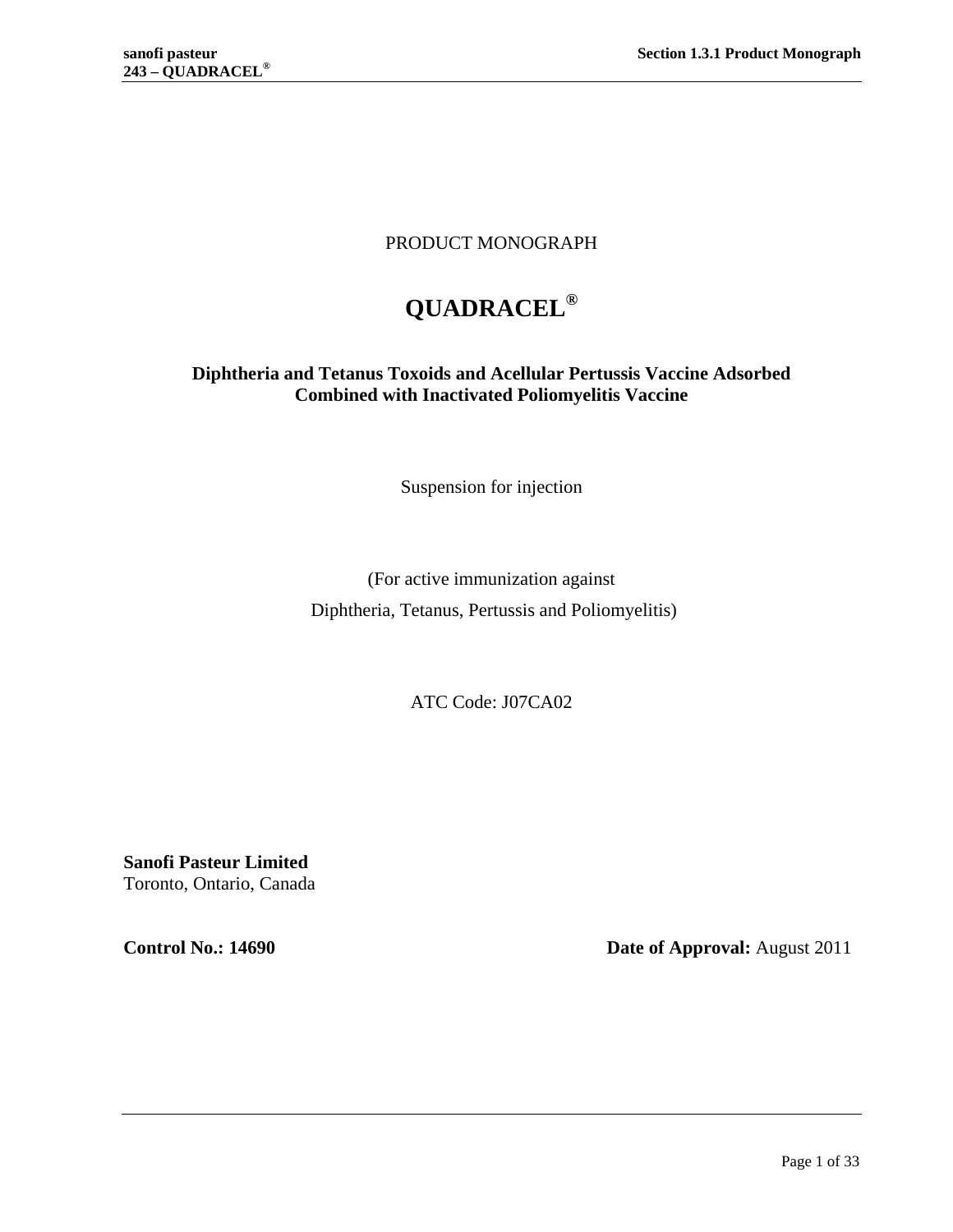# **Table of Contents**

| <b>DRUG INTERACTIONS</b><br>. 11 |
|----------------------------------|
|                                  |
|                                  |
|                                  |
|                                  |
|                                  |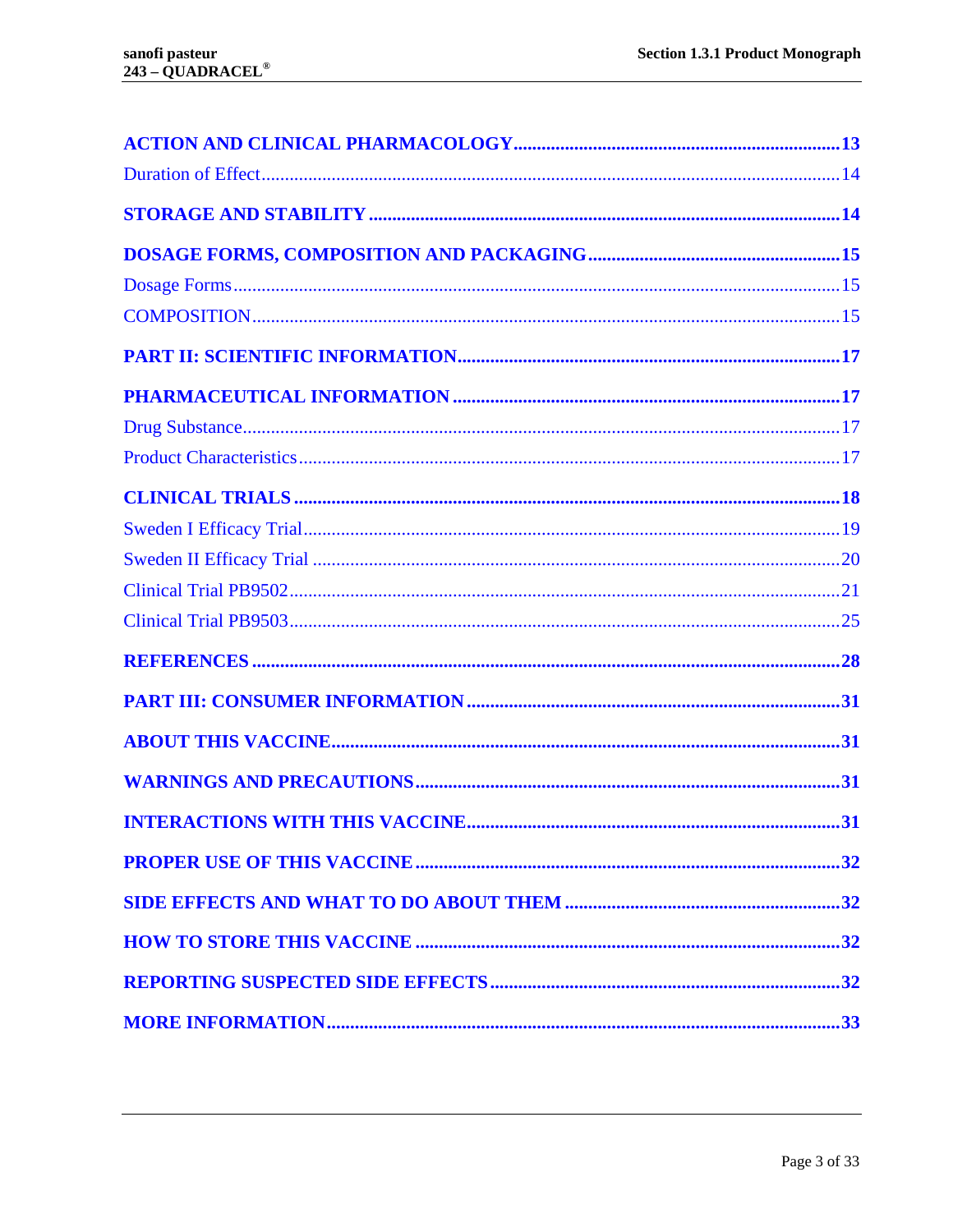# **QUADRACEL**®

### <span id="page-3-0"></span>**Diphtheria and Tetanus Toxoids and Acellular Pertussis Vaccine Adsorbed Combined with Inactivated Poliomyelitis Vaccine**

# **PART I: HEALTH PROFESSIONAL INFORMATION**

### <span id="page-3-1"></span>**SUMMARY PRODUCT INFORMATION**

#### **Route of Administration**

Intramuscular injection

#### **Dosage Form / Strength**

Suspension for injection

Each dose is formulated to contain:

#### **Active Ingredients:**

Diphtheria toxoid, tetanus toxoid, acellular pertussis [pertussis toxoid (PT), filamentous haemagglutinin (FHA), pertactin (PRN), fimbriae types 2 and 3 (FIM)], inactivated poliomyelitis vaccine (IPV) type 1 (Mahoney), type 2 (MEF-1) and type 3 (Saukett)].

#### **Clinically Relevant Non-medicinal Ingredients**

Excipients: Aluminum phosphate (adjuvant), 2-phenoxyethanol, polysorbate 80

Manufacturing process residuals: Bovine serum albumin (BSA), formaldehyde, glutaraldehyde, neomycin and polymyxin B may be present in trace amounts.

<span id="page-3-2"></span>For a complete listing see DOSAGE FORMS, COMPOSITION and PACKAGING section.

# **DESCRIPTION**

QUADRACEL® [Diphtheria and Tetanus Toxoids and Acellular Pertussis Vaccine Adsorbed Combined with Inactivated Poliomyelitis Vaccine] is a sterile, uniform, cloudy, white to off-white suspension of diphtheria and tetanus toxoids and acellular pertussis vaccine adsorbed separately on aluminum phosphate combined with inactivated poliomyelitis vaccine types 1, 2 and 3 and suspended in water for injection. The acellular pertussis vaccine is composed of 5 purified pertussis antigens (PT, FHA, PRN and FIM).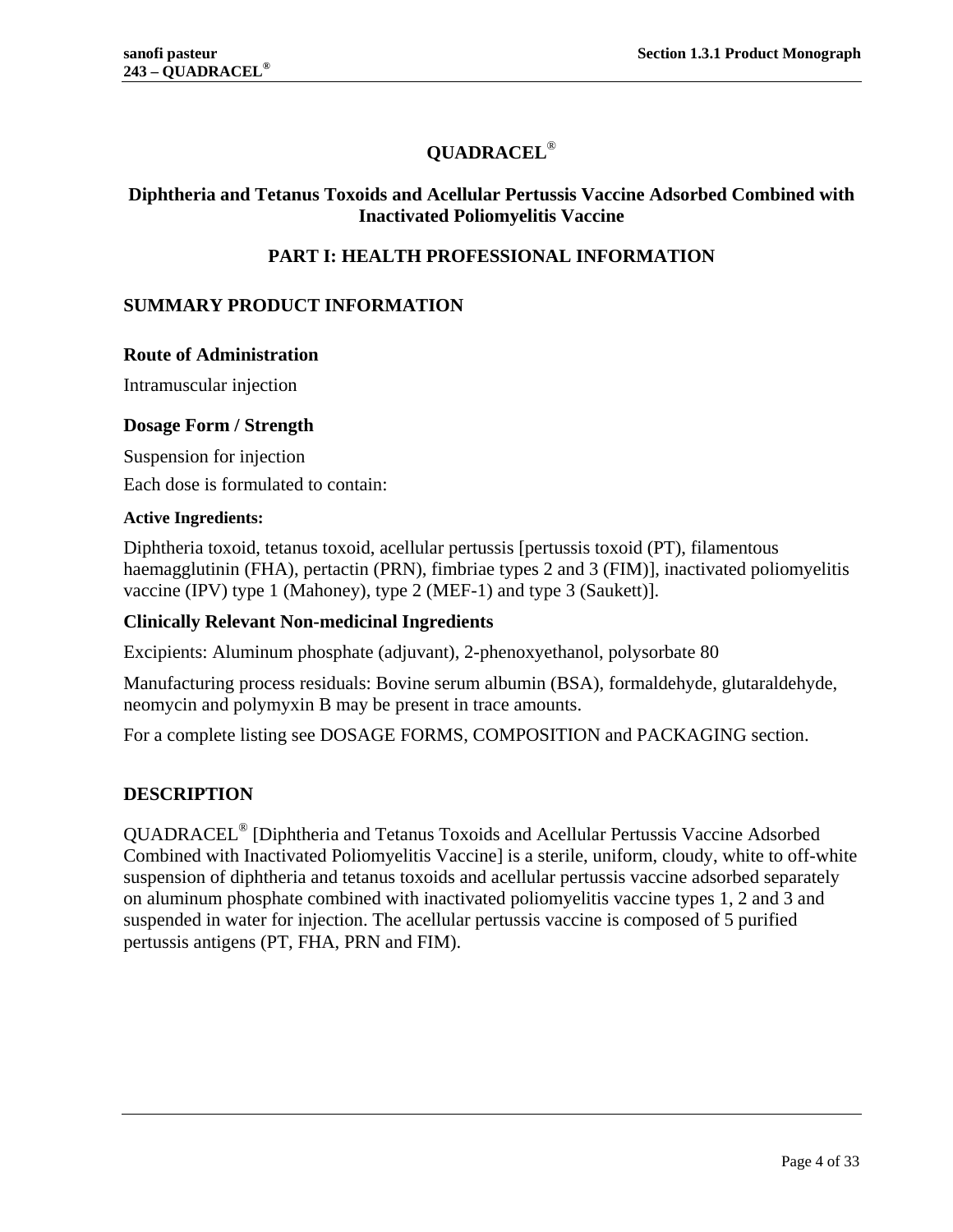# <span id="page-4-0"></span>**INDICATIONS AND CLINICAL USE**

QUADRACEL® is indicated for primary immunization of infants, from the age of 2 months and in children up to 6 years of age (prior to their 7th birthday), against diphtheria, tetanus, pertussis and poliomyelitis. (See [DOSAGE AND ADMINISTRATION.](#page-10-3))

When both vaccines are indicated, QUADRACEL<sup>®</sup> may be used to reconstitute Act-HIB<sup>®</sup> [Haemophilus b Conjugate Vaccine (Tetanus Protein - Conjugate)] for simultaneous administration of all 5 antigens in a single injection.

According to the National Advisory Committee on Immunization (NACI) children who have had diphtheria, tetanus, or pertussis, should still be immunized since these clinical infections do not always confer immunity. [\(1\)](#page-27-1)

NACI recommends that Human Immunodeficiency Virus (HIV)-infected persons, both asymptomatic and symptomatic, should be immunized against diphtheria, pertussis, tetanus and poliomyelitis according to standard schedules. [\(1\)](#page-27-1)

QUADRACEL® is not to be used for the treatment of diseases caused by *Corynebacterium diphtheriae, Clostridium tetani, Bordetella pertussis* or poliovirus infections.

# <span id="page-4-1"></span>**Pediatrics**

 $OUADRACEL<sup>®</sup>$  is not indicated for persons less than 2 months of age or persons 7 years of age or older.

### <span id="page-4-2"></span>**Geriatrics**

<span id="page-4-3"></span>QUADRACEL® is not indicated for use in adult and elderly populations.

# **CONTRAINDICATIONS**

### <span id="page-4-4"></span>**Hypersensitivity**

NACI recommends that known systemic hypersensitivity reaction to any component of QUADRACEL® or a life-threatening reaction after previous administration of the vaccine or a vaccine containing one or more of the same components are contraindications to vaccination. [\(1\)](#page-27-1) [\(2\)](#page-27-2) [\(3\)](#page-27-3) (See [SUMMARY PRODUCT INFORMATION.](#page-3-1)) Because of uncertainty as to which component of the vaccine may be responsible, none of the components should be administered. Alternatively, such persons may be referred to an allergist for evaluation if further immunizations are considered.

### <span id="page-4-5"></span>**Neurological Disorders**

According to the US Advisory Committee on Immunization Practices (ACIP), the following events are contraindications to administration of any pertussis-containing vaccine, [\(2\)](#page-27-2) including QUADRACEL®: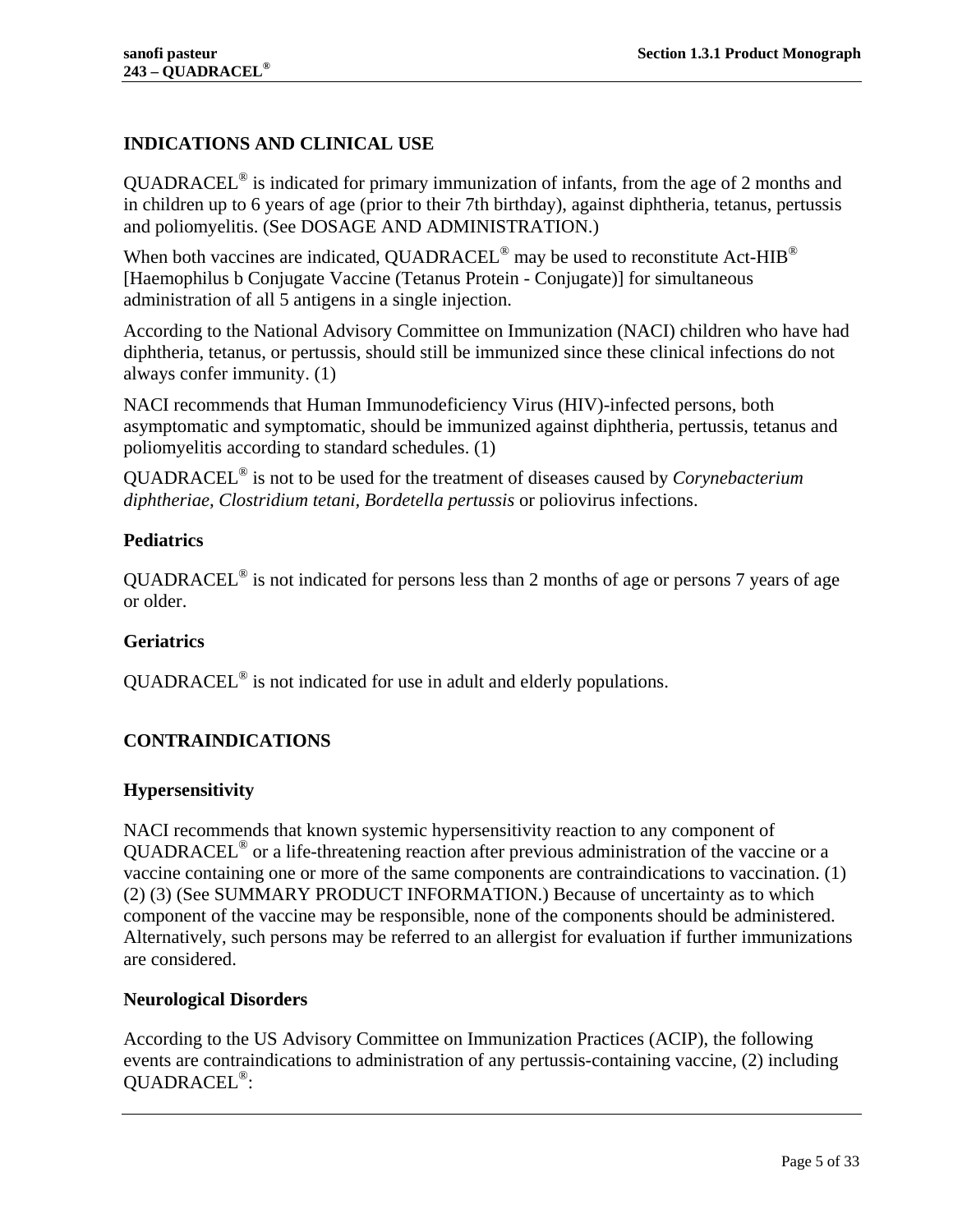Encephalopathy (e.g., coma, decreased level of consciousness, prolonged seizures) within 7 days of a previous dose of a pertussis-containing vaccine that is not attributable to another identifiable cause.

Progressive neurologic disorder, including infantile spasms, uncontrolled epilepsy, progressive encephalopathy. Pertussis vaccine should not be administered to persons with such conditions until a treatment regimen has been established and the condition has stabilized.

### <span id="page-5-0"></span>**WARNINGS AND PRECAUTIONS**

#### <span id="page-5-1"></span>**General**

Before administration of QUADRACEL®, health-care providers should inform the parent or guardian of the recipient of the benefits and risks of immunization, inquire about the recent health status of the recipient, review the recipient's history concerning possible hypersensitivity to the vaccine or similar vaccine, previous immunization history, the presence of any contraindications to immunization and comply with any local requirements with respect to information to be provided to the parent or guardian before immunization and the importance of completing the immunization series.

It is extremely important that the parent or guardian be questioned concerning any symptoms and/or signs of an adverse reaction after a previous dose of vaccine. (See [CONTRAINDICATIONS](#page-4-3) and [ADVERSE REACTIONS.](#page-7-3))

The rates and severity of adverse events in recipients of tetanus toxoid are influenced by the number of prior doses and level of pre-existing antitoxins. [\(3\)](#page-27-3)

As with any vaccine, QUADRACEL<sup>®</sup> may not protect 100% of susceptible individuals.

# **Administration Route-Related Precautions:** Do not administer QUADRACEL® by intravascular injection: ensure that the needle does not penetrate a blood vessel.

Intradermal or subcutaneous routes of administration are not to be utilized.

QUADRACEL® should not be administered into the buttocks.

**Febrile or Acute Disease:** ACIP recommends that vaccination should be postponed in cases of acute or febrile disease. [\(2\)](#page-27-2) [\(3\)](#page-27-3) However, a disease with low-grade fever should not usually be a reason to postpone vaccination.

ACIP recommends that if any of the following events occur within the specified period after administration of a whole-cell pertussis vaccine or a vaccine containing an acellular pertussis component, the decision to administer QUADRACEL® should be based on careful consideration of potential benefits and possible risks. [\(2\)](#page-27-2)

- Temperature of  $\geq 40.5^{\circ}$ C (105°F) within 48 hours, not attributable to another identifiable cause;
- Collapse or shock-like state (hypotonic-hyporesponsive episode) within 48 hours;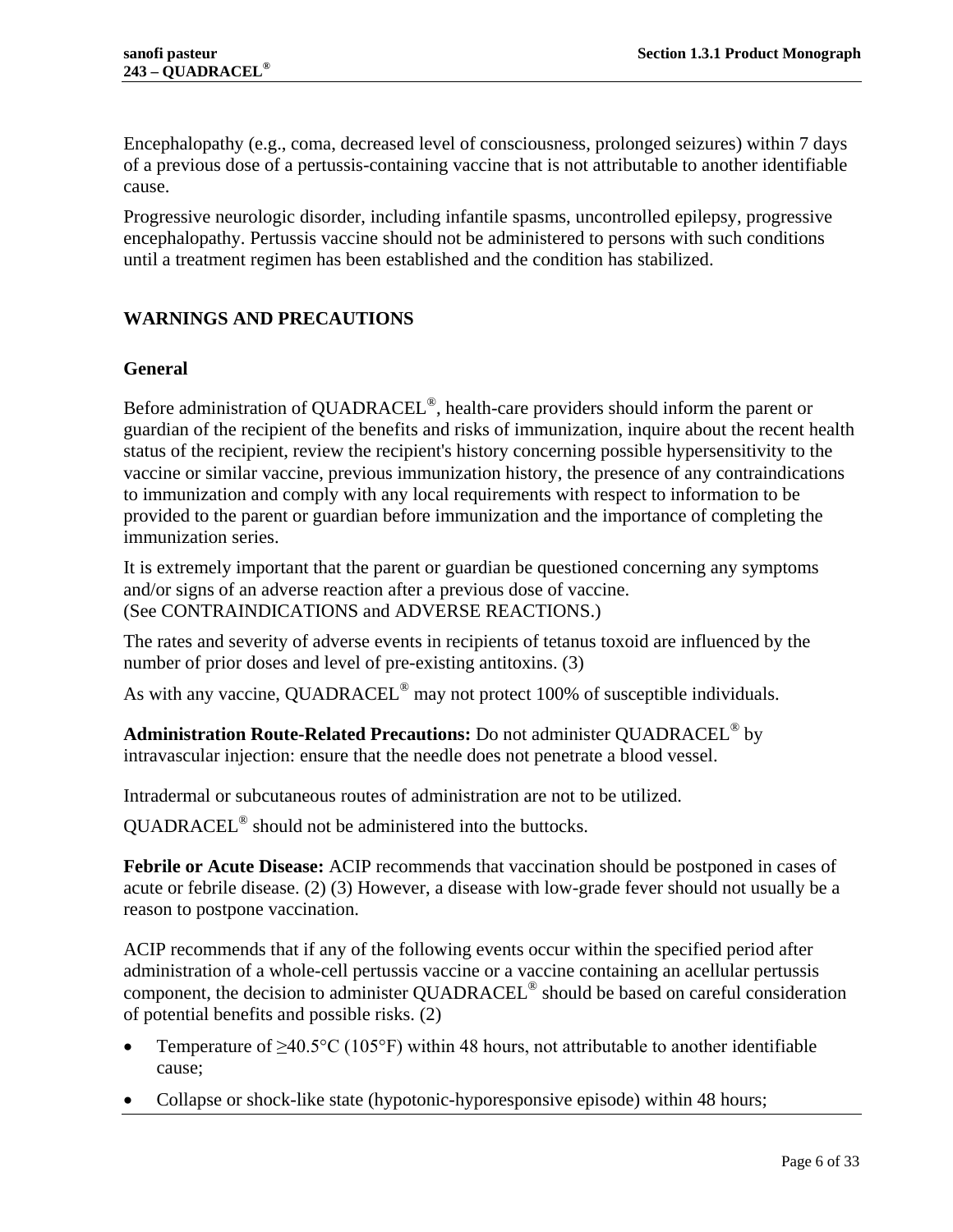- Persistent crying lasting  $\geq$ 3 hours within 48 hours;
- <span id="page-6-0"></span>• Convulsions with or without fever within 3 days.

#### **Hematologic**

Because any intramuscular injection can cause an injection site hematoma in persons with any bleeding disorders, such as hemophilia or thrombocytopenia, or in persons on anticoagulant therapy, intramuscular injections with QUADRACEL<sup>®</sup> should not be administered to such persons unless the potential benefits outweigh the risk of administration. If the decision is made to administer any product by intramuscular injection to such persons, it should be given with caution, with steps taken to avoid the risk of hematoma formation following injection.

#### <span id="page-6-1"></span>**Immune**

The possibility of allergic reactions in persons sensitive to components of the vaccine should be evaluated. Hypersensitivity reactions may occur following the use of QUADRACEL<sup>®</sup> even in persons with no prior history of hypersensitivity to the product components. Cases of allergic or anaphylactic reaction have been reported after receiving some preparations containing diphtheria and tetanus toxoids and/or pertussis antigens. [\(4\)](#page-27-4)

As recommended by NACI epinephrine hydrochloride solution (1:1,000) and other appropriate agents should be available for immediate use in case an anaphylactic or acute hypersensitivity reaction occurs[.\(1\)](#page-27-1) Health-care providers should be familiar with current recommendations for the initial management of anaphylaxis in non-hospital settings including proper airway management. [\(1\)](#page-27-1) For instructions on recognition and treatment of anaphylactic reactions, see the current edition of the Canadian Immunization Guide or visit the Health Canada website.

According to NACI immunocompromised persons (whether from disease or treatment) may not obtain the expected immune response. If possible, consideration should be given to delaying vaccination until after the completion of any immunosuppressive treatment. [\(1\)](#page-27-1) Nevertheless, ACIP advises that vaccination of persons with chronic immunodeficiency such as HIV infection is recommended even if the antibody response might be limited. [\(2\)](#page-27-2)

### <span id="page-6-2"></span>**Neurologic**

A review by the US Institute of Medicine (IOM) found evidence for a causal relationship between tetanus toxoid and both brachial neuritis and Guillain-Barré syndrome (GBS). [\(5\)](#page-27-5) ACIP recommends that if GBS occurred within 6 weeks of receipt of prior vaccine containing tetanus toxoid, the decision to give QUADRACEL<sup>®</sup> or any vaccine containing tetanus toxoid should be based on careful consideration of potential benefits and possible risks. [\(2\)](#page-27-2)

ACIP recommends that for infants or children at higher risk for seizures than the general population that an appropriate antipyretic may be administered (in the dosage recommended in its prescribing information) at the time of vaccination with a vaccine containing an acellular pertussis component (including  $QUADRACEL<sup>®</sup>$ ) and for the following 24 hours, to reduce the possibility of post-vaccination fever. [\(2\)](#page-27-2)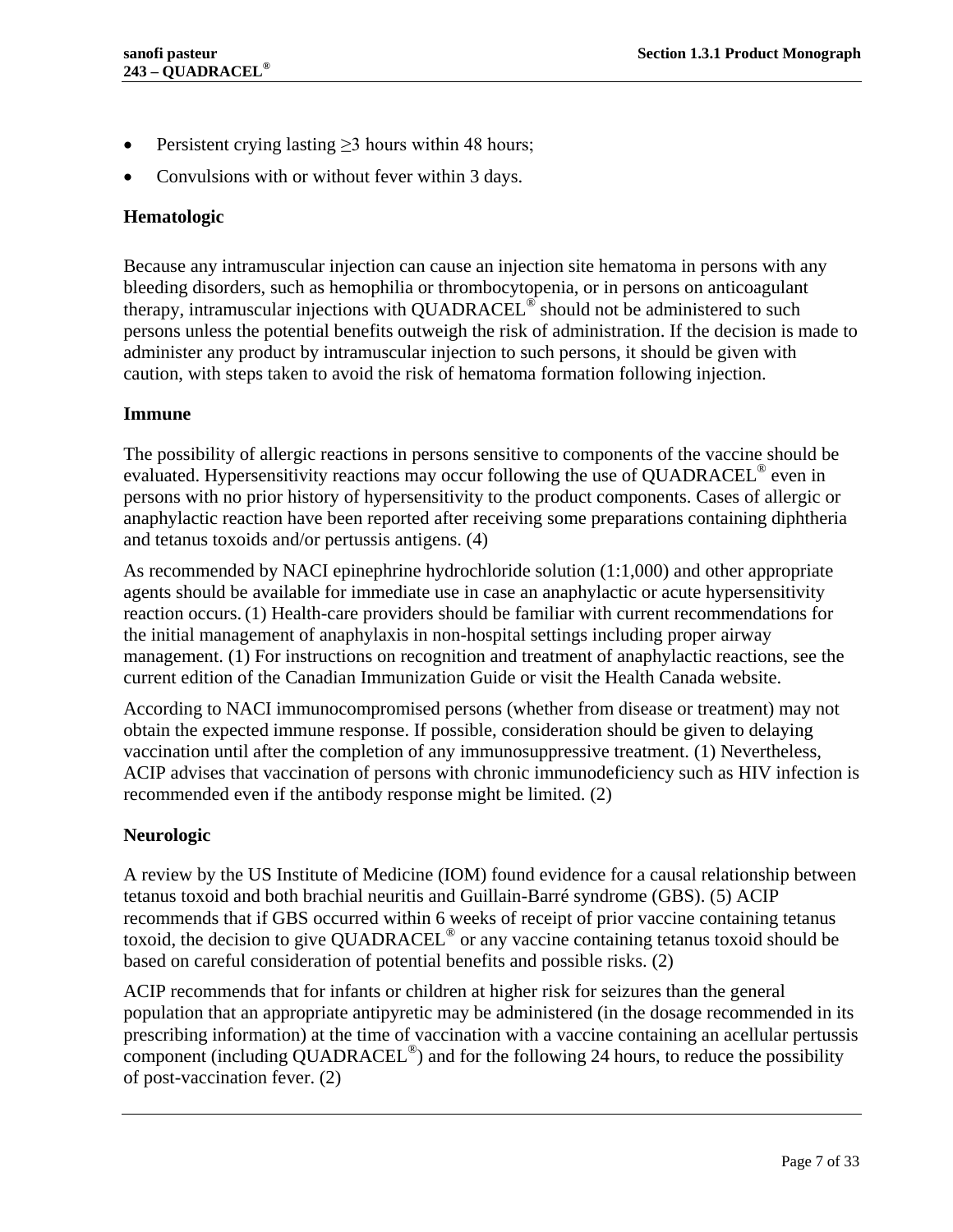Hypotonic-hyporesponsive episodes (HHEs) rarely follow vaccination with whole-cell pertussiscontaining DTP vaccines and occur even less commonly after acellular pertussis-containing DTP vaccines and DT vaccines. NACI states that a history of HHEs is not a contraindication to the use of acellular pertussis vaccines but recommends caution in these cases. [\(1\)](#page-27-1)

### <span id="page-7-0"></span>**Pregnant Women:**

<span id="page-7-1"></span>The vaccine should not be administered to pregnant women.

#### **Nursing Women:**

<span id="page-7-2"></span>The vaccine should not be administered to nursing women.

### **Pediatrics**

The potential risk of apnea and the need for respiratory monitoring for  $48 - 72$  hours should be considered when administering the primary immunization series to very premature infants (born  $\leq$  28 weeks of gestation) and particularly for those with a previous history of respiratory immaturity. As the benefit of vaccination is high in this group of infants, vaccination should not be withheld or delayed.

### <span id="page-7-3"></span>**ADVERSE REACTIONS**

### <span id="page-7-4"></span>**Clinical Trial Adverse Drug Reactions**

Because clinical trials are conducted under widely varying conditions, adverse reaction rates observed in the clinical trials of a vaccine cannot be directly compared to rates in the clinical trials of another vaccine and may not reflect rates observed in practice. The adverse reaction information from clinical trials does, however, provide a basis for identifying the adverse events that appear to be related to vaccine use and for approximating rates of those events.

In clinical trials conducted in Canada, more than  $3,000$  children have received QUADRACEL<sup>®</sup> alone or used to reconstitute Act-HIB<sup>®</sup>. Adverse reactions are generally mild and self-limiting. Serious adverse events are rare.

In a randomized, controlled clinical trial conducted in Canada, 113 infants were immunized with QUADRACEL® at 2, 4 and 6 months of age. In addition, 104 of these children were immunized as toddlers at 18 months. [\(6\)](#page-27-6) [\(7\)](#page-27-7) [\(8\)](#page-27-8) In another randomized, controlled Canadian trial, 130 children 4 to 6 years of age, previously immunized with a whole-cell DTP vaccine, were immunized with QUADRACEL®. [\(9\)](#page-27-9) [Table 1](#page-8-0) below provides a summary of the frequency of solicited reactions observed within 24 hours following each dose of QUADRACEL<sup>®</sup>. Injection site reactions were generally mild and occurred in approximately a quarter of infants receiving QUADRACEL<sup>®</sup>. The size and frequency of the injection site reactions was higher after the  $4<sup>th</sup>$  and 5<sup>th</sup> doses, however severe tenderness did not increase. Similar observations have been made with other acellular pertussis combination (DTaP) vaccines. [\(10\)](#page-27-10)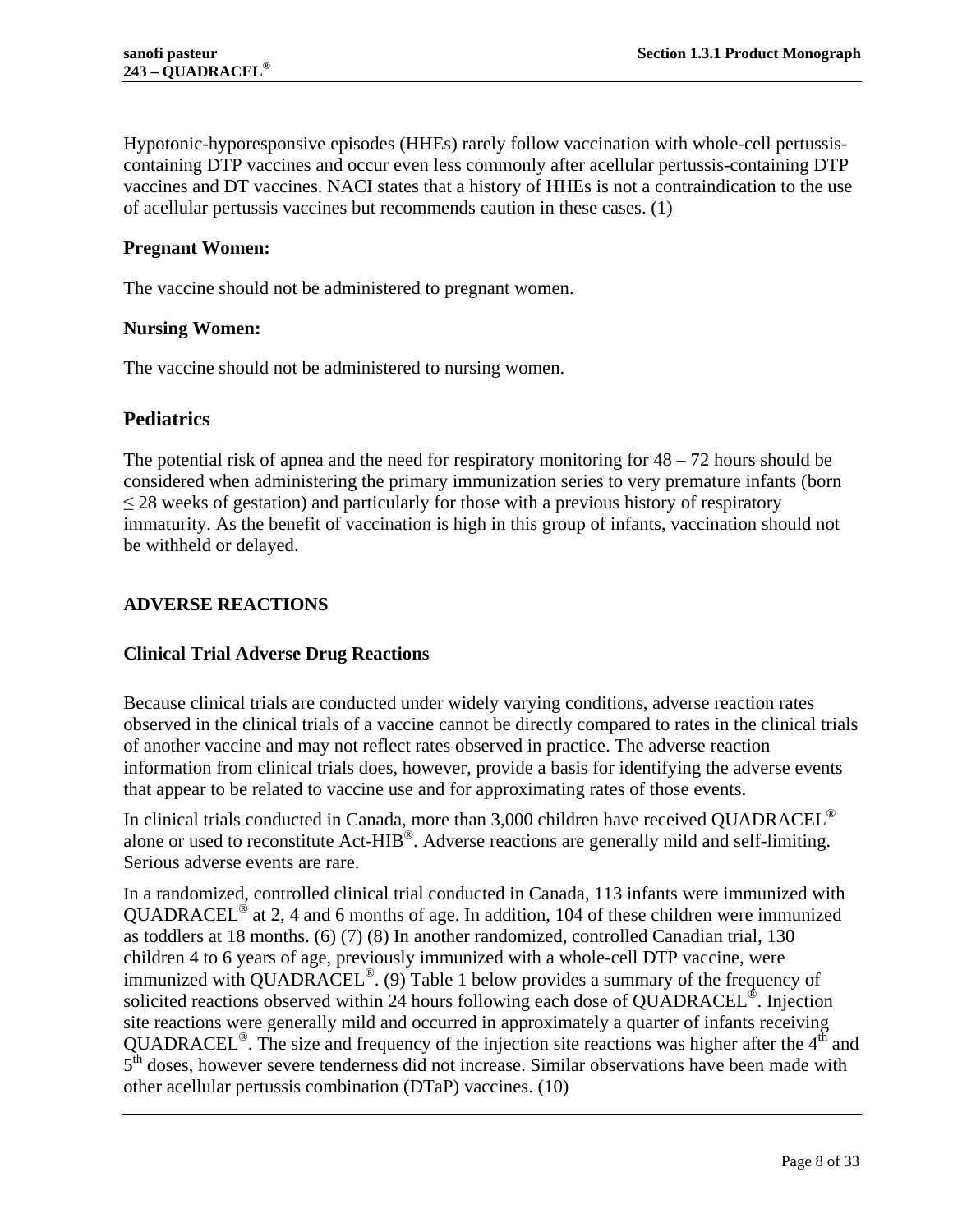In a recent study involving 800 children 4 to 6 years old immunized at public health units in British Columbia, the extent of local reactions 48 to 96 hours after immunization was evaluated by means of a cross-sectional telephone survey. Among the 398 children who had previously received PENTACEL® [Haemophilus b Conjugate Vaccine (Tetanus Protein - Conjugate) Reconstituted with Diphtheria and Tetanus Toxoids and Acellular Pertussis Vaccine Adsorbed Combined with Inactivated Poliomyelitis Vaccine] at 2, 4, 6 and 18 months of age, 24% experienced moderate to severe redness  $(\geq 46 \text{ mm})$ , 16% reported moderate to severe swelling  $(\geq 46$  mm), and only 7% had severe tenderness or marked limitation of movement. [\(11\)](#page-27-11)

| <b>Solicited</b><br><b>Reactions</b> | 2 Months* $(6)$<br>$(N = 113)$<br>(8) | $4$ Months <sup>*</sup> (6)<br>$(N = 111)$<br>(8) | $6$ Months <sup>*</sup> (6)<br>$(N = 111)$<br>(8) | 18 Months $(7)$<br>$(N = 104)$ | 4-6 Yearst<br>(9)<br>$(N = 130)$ |
|--------------------------------------|---------------------------------------|---------------------------------------------------|---------------------------------------------------|--------------------------------|----------------------------------|
| <b>Injection Site Reactions</b>      |                                       |                                                   |                                                   |                                |                                  |
| Redness/Erythema                     | 0.9                                   | 8.1                                               | 12.6                                              | 18.3                           | 18.5                             |
| Swelling                             | 5.3                                   | 3.6                                               | 7.2                                               | 13.5                           | 18.5                             |
| Tenderness                           | 18.6                                  | 18.0                                              | 9.0                                               | 28.8                           | 74.6                             |
| <b>Systemic Reactions</b>            |                                       |                                                   |                                                   |                                |                                  |
| Fever > 38.0 $\degree$ C             | 22.1                                  | 21.1                                              | 18.0                                              | 24.0                           | 17.3                             |
| Less Active                          | 51.3                                  | 27.9                                              | 21.6                                              | 16.3                           | 23.1                             |
| Eating Less                          | 34.5                                  | 20.7                                              | 16.2                                              | 20.2                           | 23.1                             |
| <b>Fussiness</b>                     | 46.0                                  | 45.0                                              | 35.1                                              | 33.7                           | 20.0                             |
| Crying                               | 31.0                                  | 28.8                                              | 23.4                                              | 19.2                           | $N.S.$ ‡                         |
| Diarrhea                             | 6.2                                   | 7.2                                               | 9.9                                               | 2.9                            | 2.3                              |
| Vomiting                             | 8.0                                   | 2.7                                               | 6.3                                               | 6.7                            | 4.6                              |

### <span id="page-8-0"></span>**Table 1: Frequency (%) of Solicited Reactions Following a Single Dose of QUADRACEL® Administered at 2, 4, 6, 18 Months and 4-6 Years of Age [\(6\)](#page-27-6) [\(7\)](#page-27-7) [\(8\)](#page-27-8) [\(9\)](#page-27-9)**

<span id="page-8-1"></span>\* Act-HIB® was administered concurrently at a separate site

† Previously immunized with a whole-cell DTP vaccine.

‡ N.S.: not solicited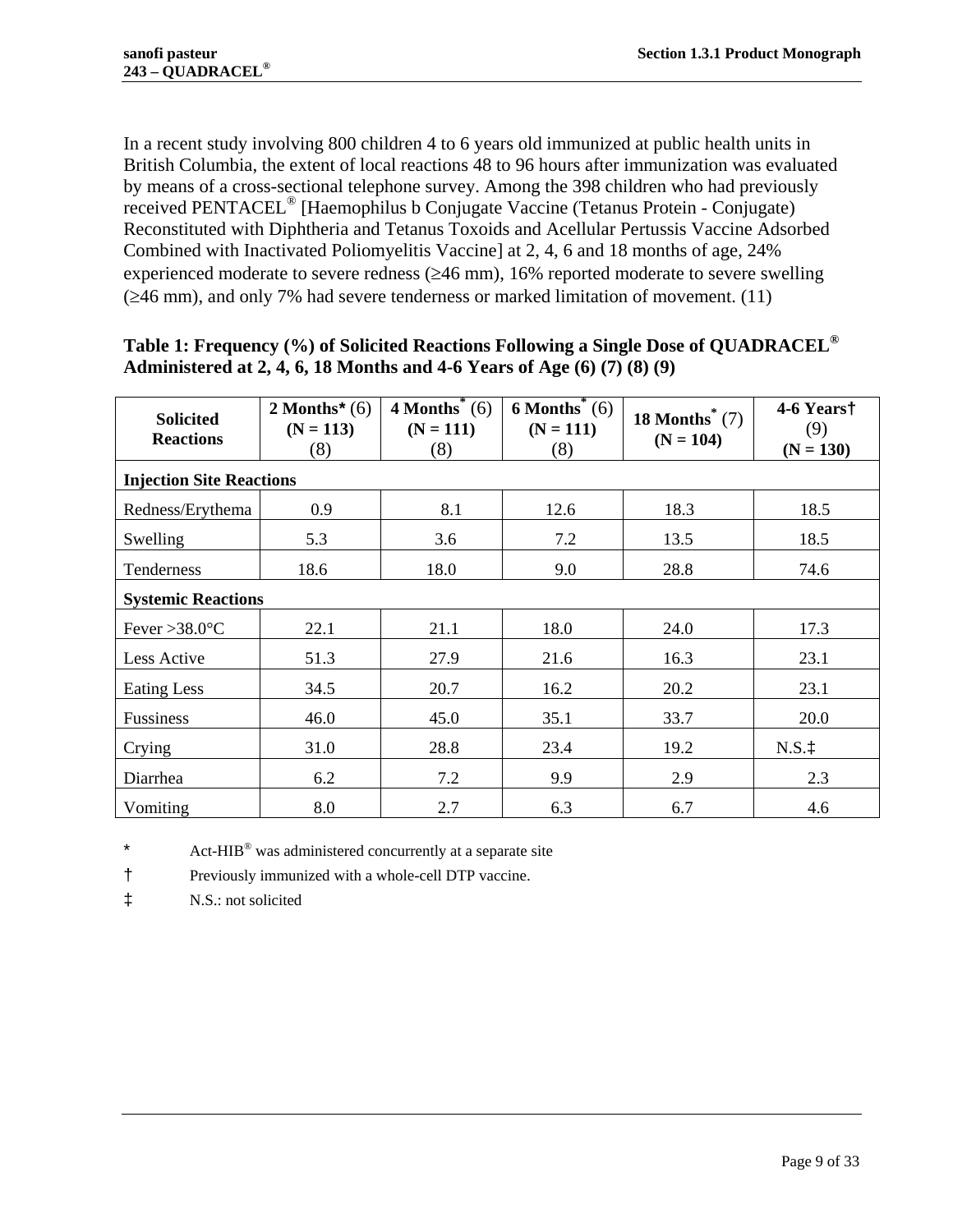### <span id="page-9-0"></span>**Data from Post-Marketing Experience**

The following additional adverse events have been spontaneously reported during the postmarketing use of QUADRACEL® worldwide. Because these events are reported voluntarily from a population of uncertain size, it is not always possible to reliably estimate their frequency or establish a causal relationship to vaccine exposure. Decisions to include these events in labelling were based on one or more of the following factors: 1) severity of the event, 2) frequency of reporting, or 3) strength of causal connection to QUADRACEL<sup>®</sup>.

### *Immune system disorders*

Anaphylactic reaction, hypersensitivity and allergic reactions (such as rash, urticaria, dyspnoea)

#### *Psychiatric disorders*

Screaming

#### *Nervous system disorders*

Somnolence, convulsion, febrile convulsion, HHE, hypotonia

### *Cardiac disorders*

Cyanosis

#### *Vascular disorders*

Pallor

### *General disorders and administration site conditions*

Injection site reactions (including inflammation, mass, abscess and sterile abscess), edema.

Very rarely, large injection site reactions (>50 mm), including limb swelling which may extend from the injection site beyond one or both joints have been reported in children following QUADRACEL® administration. These reactions usually start within 24-72 hours after vaccination, may be associated with erythema, warmth, tenderness or pain at the injection site, and resolve spontaneously within 3-5 days. The risk appears to be dependent on the number of prior doses of d/DTaP vaccine, with a greater risk following the  $4<sup>th</sup>$  and  $5<sup>th</sup>$ doses.

Listlessness

Physicians, nurses and pharmacists should report any adverse occurrences temporally related to the administration of the product in accordance with local requirements and report to the Global Pharmacovigilance Department, Sanofi Pasteur Limited, 1755 Steeles Avenue West, Toronto, ON, M2R 3T4, Canada. 1-888-621-1146 (phone) or 416-667-2435 (fax).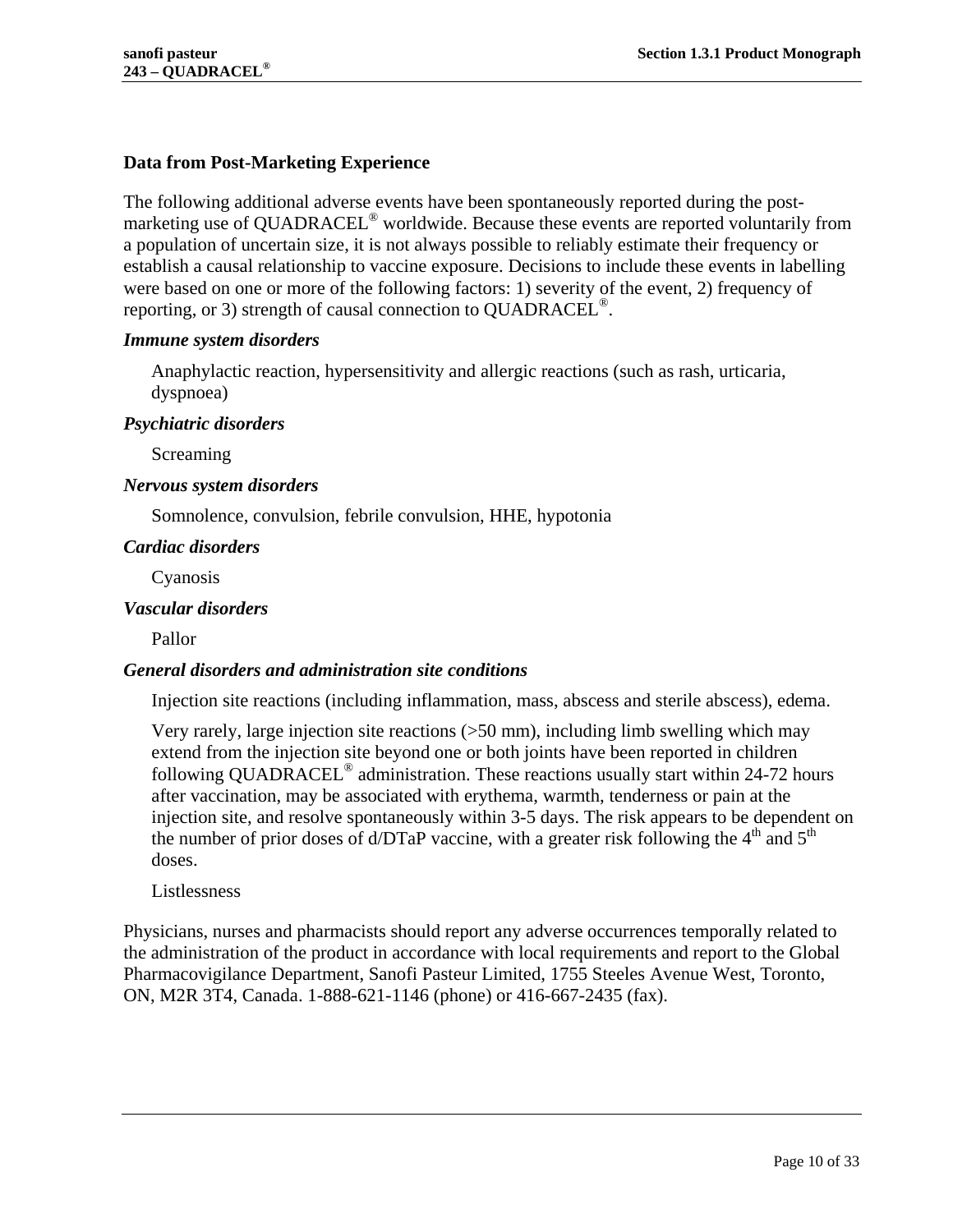# <span id="page-10-0"></span>**DRUG INTERACTIONS**

### <span id="page-10-1"></span>**Vaccine-Drug Interactions**

Immunosuppressive treatments may interfere with the development of the expected immune response. (See [WARNINGS AND PRECAUTIONS.](#page-5-0))

Topical use of lidocaine-prilocaine patches to reduce injection site pain has no adverse effect on antibody response to QUADRACEL<sup>®</sup>.  $(12)$ 

### <span id="page-10-2"></span>**Concomitant Vaccine Administration**

NACI states that administering the most widely used live and inactivated vaccines during the same patient visit has produced seroconversion rates and rates of adverse reactions similar to those observed when the vaccines are administered separately. [\(1\)](#page-27-1) [\(2\)](#page-27-2) Simultaneous administration is suggested, particularly when there is concern that a person may not return for subsequent vaccination. Simultaneous administration of childhood vaccines such as QUADRACEL<sup>®</sup>, Hib, MMR, varicella, pneumococcal conjugate and hepatitis B vaccines, is encouraged for children who are at the recommended age to receive these vaccines and for whom no contraindications exist.

Clinical trials have shown that QUADRACEL® is safe and immunogenic if administered at the same time as other vaccines (including meningococcal C conjugate vaccine [\(13\)](#page-27-13) and hepatitis B vaccine). When both vaccines are indicated, QUADRACEL<sup>®</sup> may be used to reconstitute Act-HIB $^{\circ}$  for administration of both vaccines in a single injection.

NACI recommends that unless otherwise indicated, vaccines administered simultaneously should be given using separate syringes at separate sites.

QUADRACEL® should not be mixed in the same syringe with other parenterals, with the exception of Act-HIB<sup>®</sup> when both vaccines are indicated.

# <span id="page-10-3"></span>**DOSAGE AND ADMINISTRATION**

### <span id="page-10-4"></span>**Recommended Dose**

For routine immunization, QUADRACEL<sup>®</sup> is recommended as a 4-dose series, with a single dose of 0.5 mL of QUADRACEL<sup>®</sup> at 2, 4, 6 and 18 months of age.

If for any reason this schedule is delayed, it is recommended that 3 doses be administered with an interval of 2 months between each dose, followed by a fourth dose administered approximately 6 to 12 months after the third dose.

Whenever feasible, QUADRACEL<sup>®</sup> should be used for all 4 doses in the vaccination series as there are no clinical data to support the use of QUADRACEL® with any other licensed acellular pertussis combination vaccine in a mixed sequence. For situations where a different brand of DTaP, DTaP-IPV or DTaP-IPV/Hib vaccine was originally used, or where the brand is unknown, please refer to the latest edition of the Canadian Immunization Guide.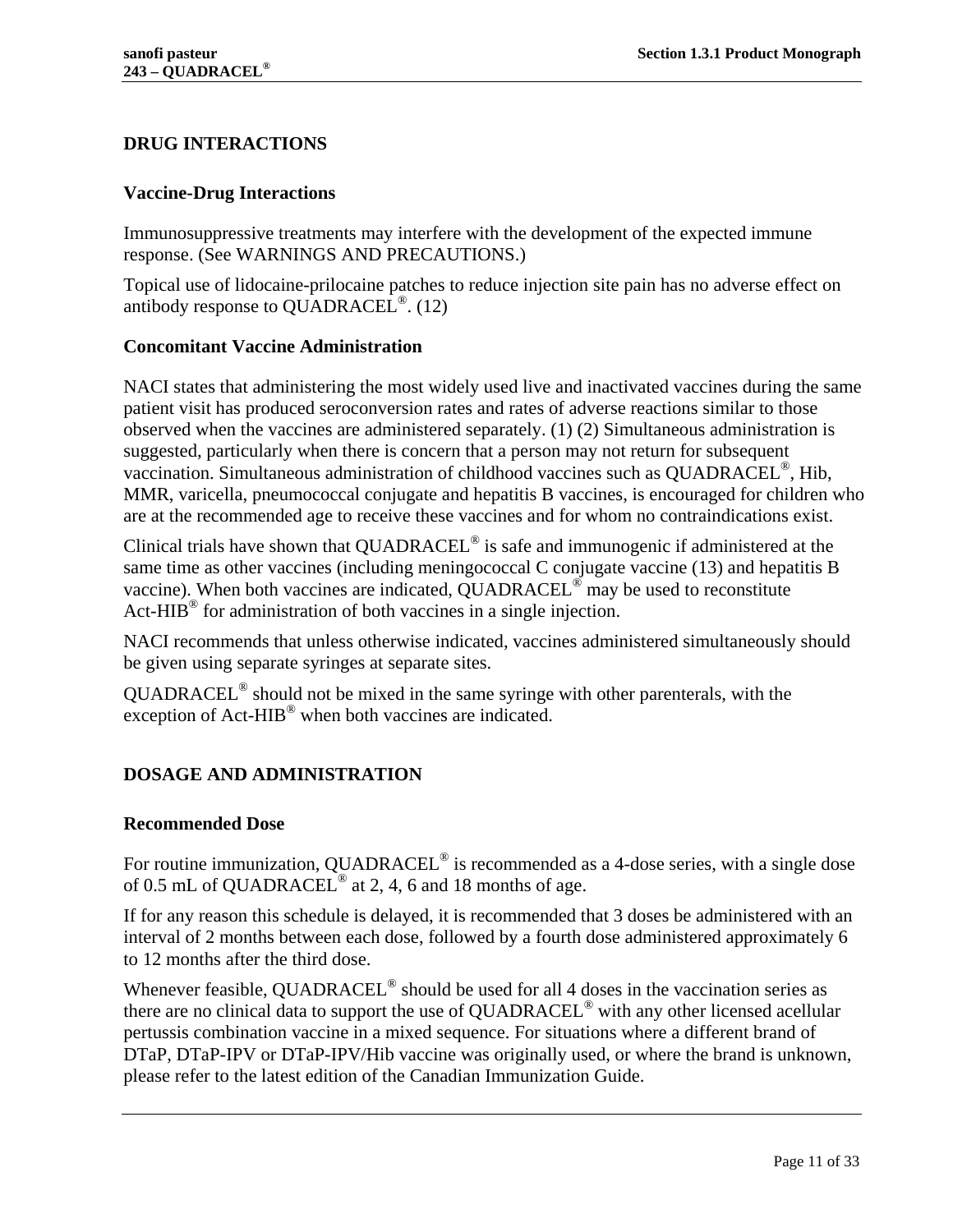NACI recommends that premature infants whose clinical condition is satisfactory should be immunized with full doses of vaccine at the same chronological age and according to the same schedule as full-term infants, regardless of birth weight. [\(1\)](#page-27-1)

Fractional doses (doses <0.5 mL) should not be given. The effect of fractional doses on the safety and efficacy has not been determined.

In compliance with NACI's recommended immunization schedule, the childhood immunization series should be completed with a single booster dose of 0.5 mL of QUADRACEL® administered between 4 and 6 years of age (i.e., at the time of school entry). Alternatively, ADACEL<sup>®</sup> [Tetanus Toxoid, Reduced Diphtheria Toxoid and Acellular Pertussis Vaccine Adsorbed] and IPV may be administered at separate sites for this booster at 4 to 6 years of age. This booster dose is unnecessary if the fourth dose of QUADRACEL<sup>®</sup> was administered after the child's fourth birthday. [\(1\)](#page-27-1)

QUADRACEL<sup>®</sup> should not be administered to persons less than 2 months or to persons 7 years of age or older. (See [INDICATIONS AND CLINICAL USE.](#page-4-0))

# <span id="page-11-0"></span>**Administration**

Inspect for extraneous particulate matter and/or discolouration before use. If these conditions exist, the product should not be administered.

**Shake the vial well** until a uniform, cloudy, suspension results. Cleanse the vial stopper with a suitable germicide prior to withdrawing the dose. Do not remove either the stopper or the metal seal holding it in place.

Aseptic technique must be used. Use a separate, sterile syringe and needle, or a sterile disposable unit, for each individual patient to prevent disease transmission. Needles should not be recapped but should be disposed of according to biohazard waste guidelines.

Before injection, the skin over the site to be injected should be cleansed with a suitable germicide. Administer the total volume of 0.5 mL **intramuscularly** (I.M.). In infants younger than 1 year, the anterolateral aspect of the thigh provides the largest muscle and is the preferred site of injection. In older children, the deltoid muscle is usually large enough for injection.

Give the patient a permanent personal immunization record. In addition, it is essential that the physician or nurse record the immunization history in the permanent medical record of each patient. This permanent office record should contain the name of the vaccine, date given, dose, manufacturer and lot number.

### <span id="page-11-1"></span>**Overdosage**

For management of a suspected drug overdose, contact your regional Poison Control Centre.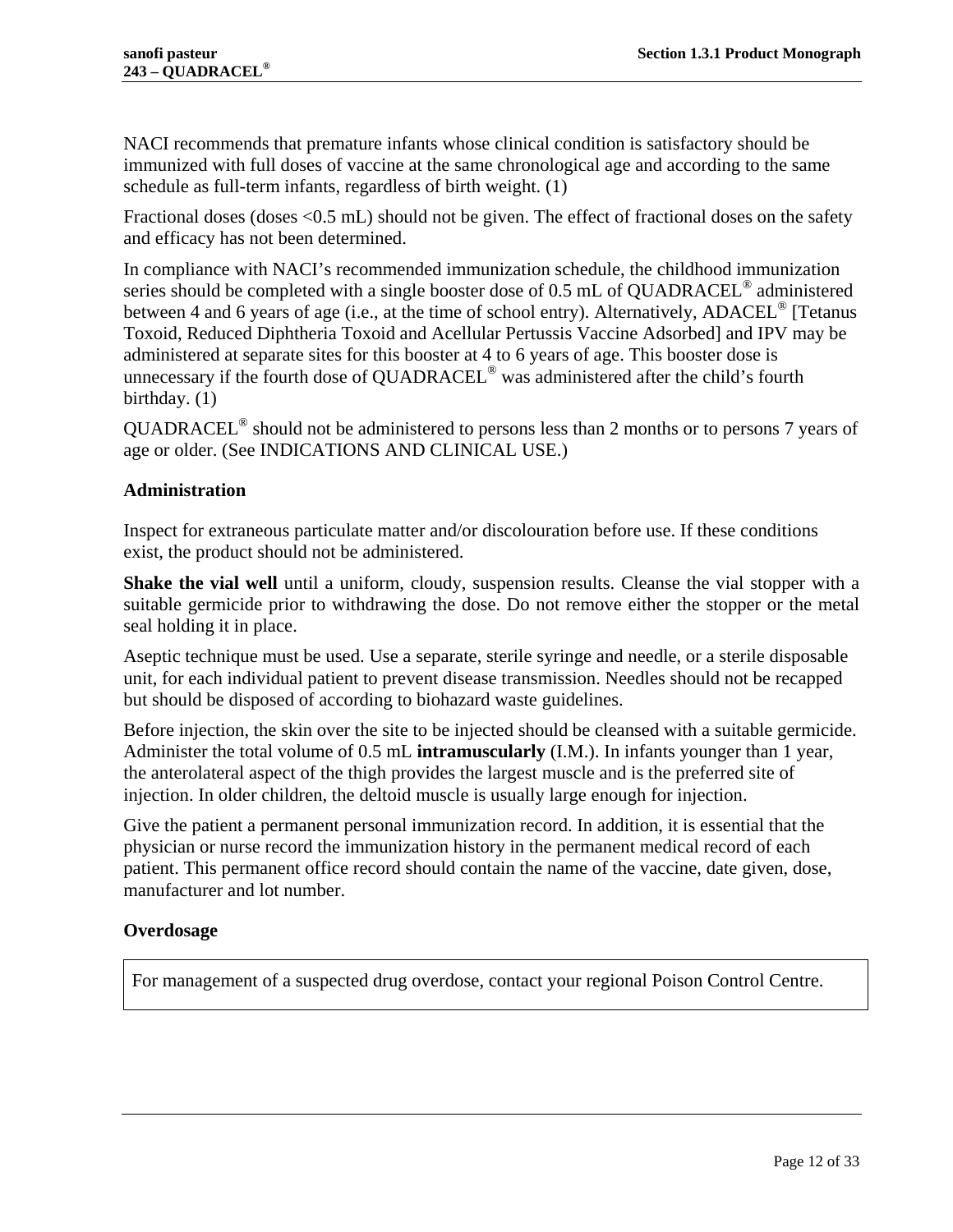# <span id="page-12-0"></span>**ACTION AND CLINICAL PHARMACOLOGY**

**Diphtheria and Tetanus:** Strains of *C. diphtheriae* that produce diphtheria toxin can cause severe or fatal illness characterized by membranous inflammation of the upper respiratory tract and toxin-induced damage to the myocardium and nervous system. Protection against disease attributable to *C. diphtheriae* is due to the development of neutralizing antibodies to diphtheria toxin. A serum diphtheria antitoxin level of 0.01 IU/mL is the lowest level giving some degree of protection. Antitoxin levels of at least 0.1 IU/mL are generally regarded as protective. [\(2\)](#page-27-2) [\(3\)](#page-27-3) Levels of 1.0 IU/mL have been associated with long-term protection. [\(3\)](#page-27-3)

Tetanus is an acute and often-fatal disease caused by an extremely potent neurotoxin produced by *C. tetani*. The toxin causes neuromuscular dysfunction, with rigidity and spasms of skeletal muscles. Protection against disease attributable to *C. tetani* is due to the development of neutralizing antibodies to tetanus toxin. A serum tetanus antitoxin level of at least 0.01 IU/mL, measured by neutralization assay, is considered the minimum protective level. [\(2\)](#page-27-2) [\(3\)](#page-27-3) A tetanus antitoxin level of at least 0.1 IU/mL as measured by the ELISA used in clinical studies of QUADRACEL® is considered protective for tetanus. Levels of 1.0 IU/mL have been associated with long-term protection.

In a clinical trial in Canada, after 4 doses of QUADRACEL<sup>®</sup>, 100% (N = 104) of immunized children achieved serum diphtheria and tetanus antitoxin levels of at least 0.01 IU/mL. 99.0% and 100% of these children achieved serum antitoxin levels of at least 0.1 IU/mL for diphtheria and tetanus, respectively. [\(6\)](#page-27-6) [\(7\)](#page-27-7) [\(8\)](#page-27-8) After a booster dose of QUADRACEL® at 4 to 6 years of age, in a clinical trial in Canada, 100% ( $N = 125$ ) of children achieved serum diphtheria and tetanus antitoxin levels of at least 0.1 IU/mL. [\(9\)](#page-27-9)

After completion of the childhood immunization series, circulating antibodies to diphtheria and tetanus toxoids gradually decline but are thought to persist at protective levels for up to 10 years. NACI recommends diphtheria and tetanus toxoids boosters every 10 years. [\(1\)](#page-27-1)

**Pertussis:** Pertussis (whooping cough) is a respiratory disease caused by *B. pertussis*. This Gramnegative coccobacillus produces a variety of biologically active components, though their role in either the pathogenesis of, or immunity to, pertussis has not been clearly defined. The mechanism of protection from *B. pertussis* disease is not well understood. However, in a clinical trial in Sweden (Sweden I Efficacy Trial), pertussis components in QUADRACEL® (i.e., PT, FHA, PRN and FIM) have been shown to prevent pertussis in infants with a protective efficacy of 85.2% using the World Health Organization (WHO) case definition ( $\geq 21$  consecutive days of paroxysmal cough with culture or serologic confirmation or epidemiological link to a confirmed case). In the same study, the protective efficacy against mild disease was 77.9%.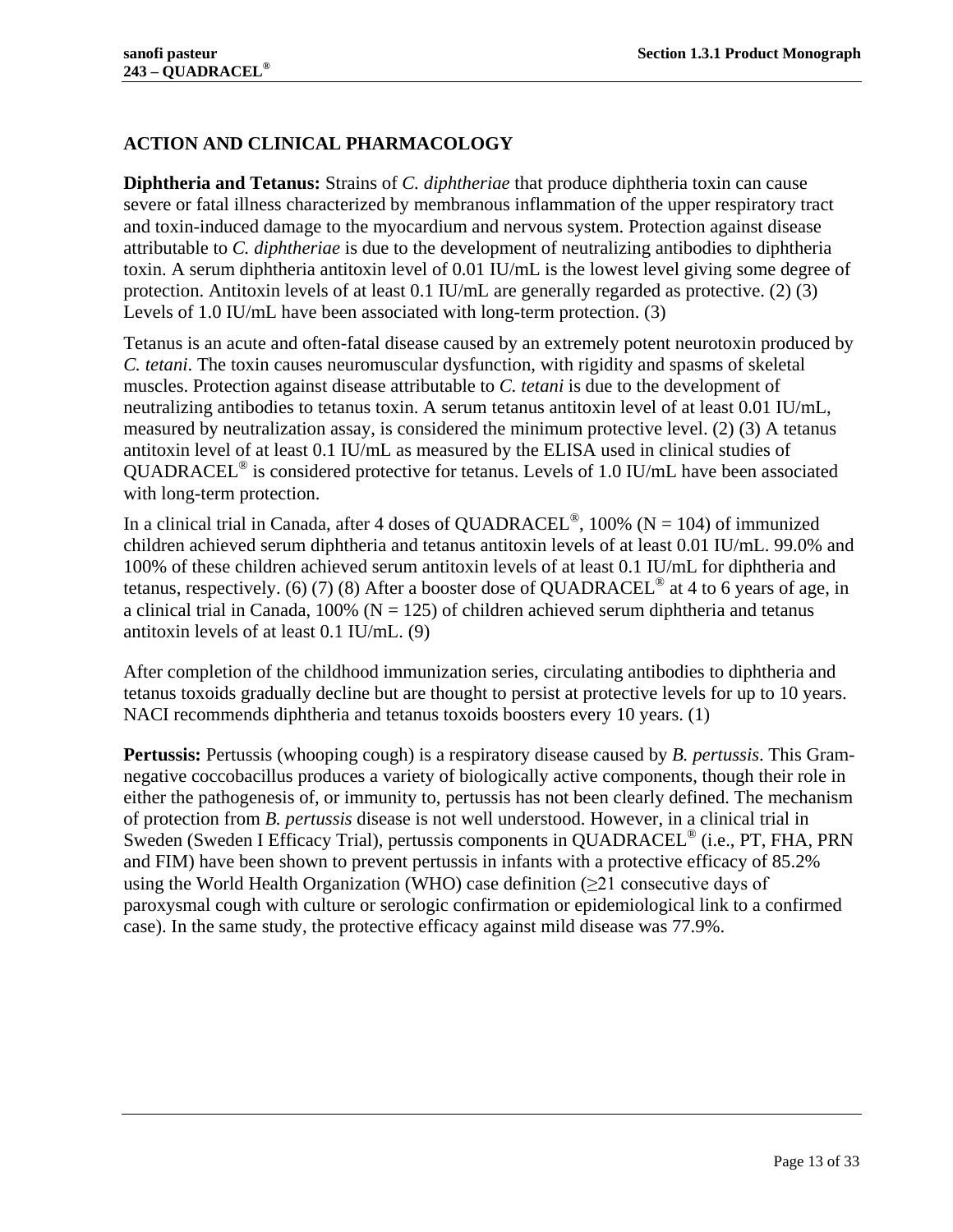Minimum serum antibody levels to specific pertussis vaccine components that confer protection against the development of clinical pertussis have not been identified. Nevertheless, a number of studies have demonstrated a correlation between the presence of serum antibody responses to pertussis vaccine components and protection against clinical disease. [\(14\)](#page-27-14) [\(15\)](#page-28-0) [\(16\)](#page-28-1) [\(17\)](#page-28-2) [\(18\)](#page-28-3) [\(19\)](#page-28-4) In a controlled clinical trial in Sweden (Sweden II Trial), the efficacy of a DTaP vaccine with the same formulation of five pertussis antigens as QUADRACEL<sup>®</sup> was demonstrated to provide a two-fold to three-fold higher protection against pertussis with any cough compared to the vaccine containing three pertussis antigens. The observed difference supports the role of FIM in the protection against colonization of *B. pertussis* and mild disease. [\(20\)](#page-28-5)

In a recent publication, Bettinger *et al* reviewed pertussis cases during 1991-2004 using surveillance data from the Canadian Immunization Monitoring Program, Active (IMPACT), an active surveillance network based in 12 pediatric tertiary-care hospitals across Canada. [\(21\)](#page-28-6) Overall, the data show declining rates of pertussis during the years in which  $PENTACLE^{\circledcirc}$ (QUADRACEL® in combination with Act-HIB®) has been used (1999-2004) compared to the period when whole-cell pertussis vaccine was used (1991-1996). Among children 1-4 years of age, incidence of pertussis declined 85%. Data from the Northwest Territories, [\(22\)](#page-28-7) Newfoundland and Labrador [\(23\)](#page-28-8) and British Columbia [\(24\)](#page-28-9) support national and IMPACT data demonstrating a progressive decline of pertussis cases among infants and children through 9 years of age.

**Poliomyelitis:** Inactivated poliomyelitis vaccine induces the production of detectable levels of neutralizing antibodies against each type of poliovirus. The detection of type-specific neutralizing antibodies has been correlated with protection. [\(25\)](#page-28-10) A clinical study of QUADRACEL<sup>®</sup> in 104 Canadian infants showed that, after 4 doses, 100% of vaccinated children achieved protective antibody levels (titres  $\geq$ 1:8) to poliovirus types 1, 2, and 3 following the primary series. [\(6\)](#page-27-6) [\(7\)](#page-27-7) [\(8\)](#page-27-8) In a clinical study in Canada, 100% ( $N = 125$ ) of children immunized with QUADRACEL<sup>®</sup> at 4 to 6 years of age achieved protective antibody levels (titres  $\geq$ 1:8) to poliovirus types 1, 2, and 3. [\(9\)](#page-27-9)

# <span id="page-13-0"></span>**Duration of Effect**

To ensure optimal protection during childhood, 4 consecutive doses should be given at 2, 4, 6 and 18 months of age. A booster with a vaccine containing diphtheria, tetanus, acellular pertussis with or without IPV is required at 4 to 6 years.

# <span id="page-13-1"></span>**STORAGE AND STABILITY**

Store at 2° to 8°C (35° to 46°F). **Do not freeze**. Discard product if exposed to freezing ( $\leq 0$ °C). QUADRACEL<sup>®</sup> has been shown to remain stable at temperatures above  $8^{\circ}$ C and up to 25<sup>°</sup>C, for a maximum of 3 days (72 hours). These data are not recommendations for shipping or storage, but may guide decision for use in case of temporary temperature excursions.

Do not use vaccine after expiration date.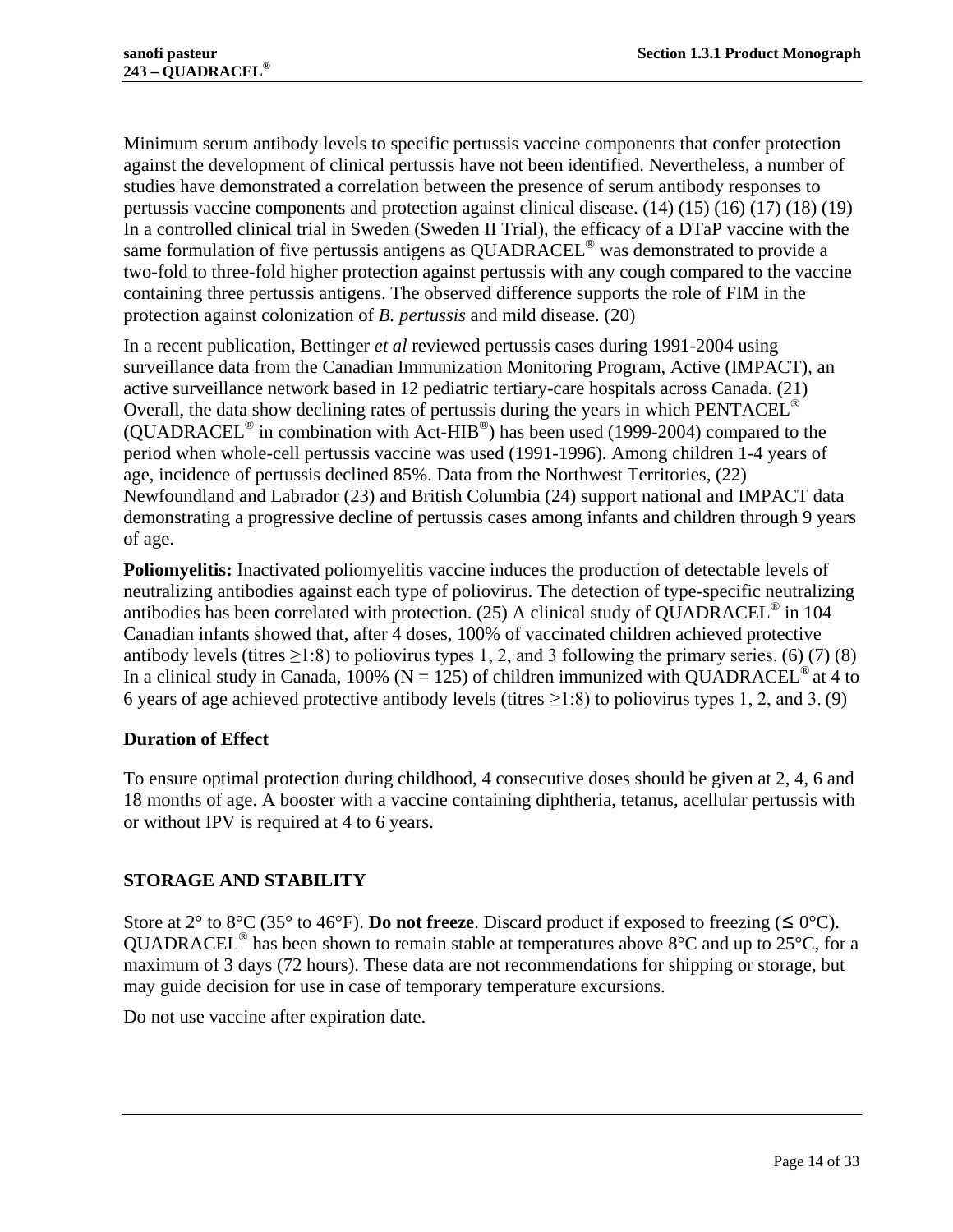# <span id="page-14-0"></span>**DOSAGE FORMS, COMPOSITION AND PACKAGING**

### <span id="page-14-1"></span>**Dosage Forms**

The stopper of the vial for QUADRACEL<sup>®</sup> does not contain latex (natural rubber).

1 dose package (1 x 0.5 mL vial)

5 dose package (5 x 0.5 mL vials)

QUADRACEL<sup>®</sup> is also supplied in 5 dose package containing QUADRACEL<sup>®</sup> (5 x 0.5 mL vials) for reconstitution of Act-HIB<sup>®</sup> (5 x 1 dose vials) and sold under the tradename PENTACEL<sup>®</sup>.

### <span id="page-14-2"></span>**COMPOSITION**

QUADRACEL® is a sterile, uniform, cloudy, white to off-white suspension.

Each 0.5 mL dose is formulated to contain:

#### **Active Ingredients**

| Diphtheria Toxoid                        | 15 <sub>Lf</sub>   |
|------------------------------------------|--------------------|
| Tetanus Toxoid                           | 5 <sub>Lf</sub>    |
| <b>Acellular Pertussis</b>               |                    |
| Pertussis Toxoid (PT)                    | $20 \mu$ g         |
| Filamentous Haemagglutinin (FHA)         | $20 \mu g$         |
| Pertactin (PRN)                          | $3 \mu g$          |
| Fimbriae Types 2 and 3 (FIM)             | $5 \mu g$          |
| <b>Inactivated Poliomyelitis Vaccine</b> |                    |
| Type 1 (Mahoney)                         | 40 D-antigen units |
| Type $2$ (MEF-1)                         | 8 D-antigen units  |
| Type 3 (Saukett)                         | 32 D-antigen units |
|                                          |                    |

### **Other Ingredients**

*Excipients:*

| 10 ppm (by calculation) |
|-------------------------|
|                         |

*Manufacturing Process Residuals:*

BSA, formaldehyde, glutaraldehyde, neomycin and polymyxin B may be present in trace amounts.

Vaccine Information Service: 1-888-621-1146 or 416-667-2779. Business hours: 8 a.m. to 5 p.m. Eastern Time, Monday to Friday.

Full product monograph available on request or visit us at www.sanofipasteur.ca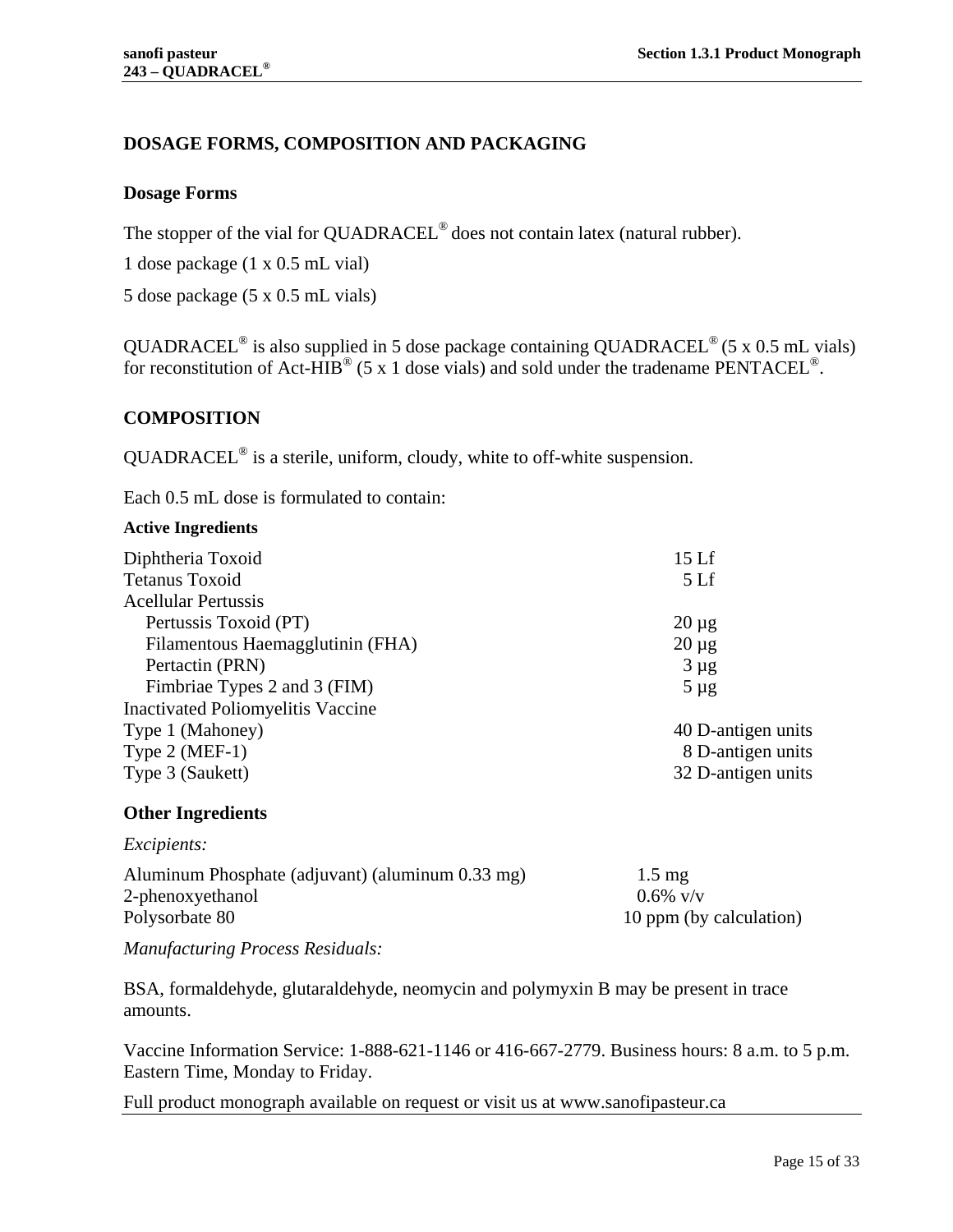Product information as of August 2011.

Manufactured by: **Sanofi Pasteur Limited** Toronto, Ontario, Canada

R12-0811 Canada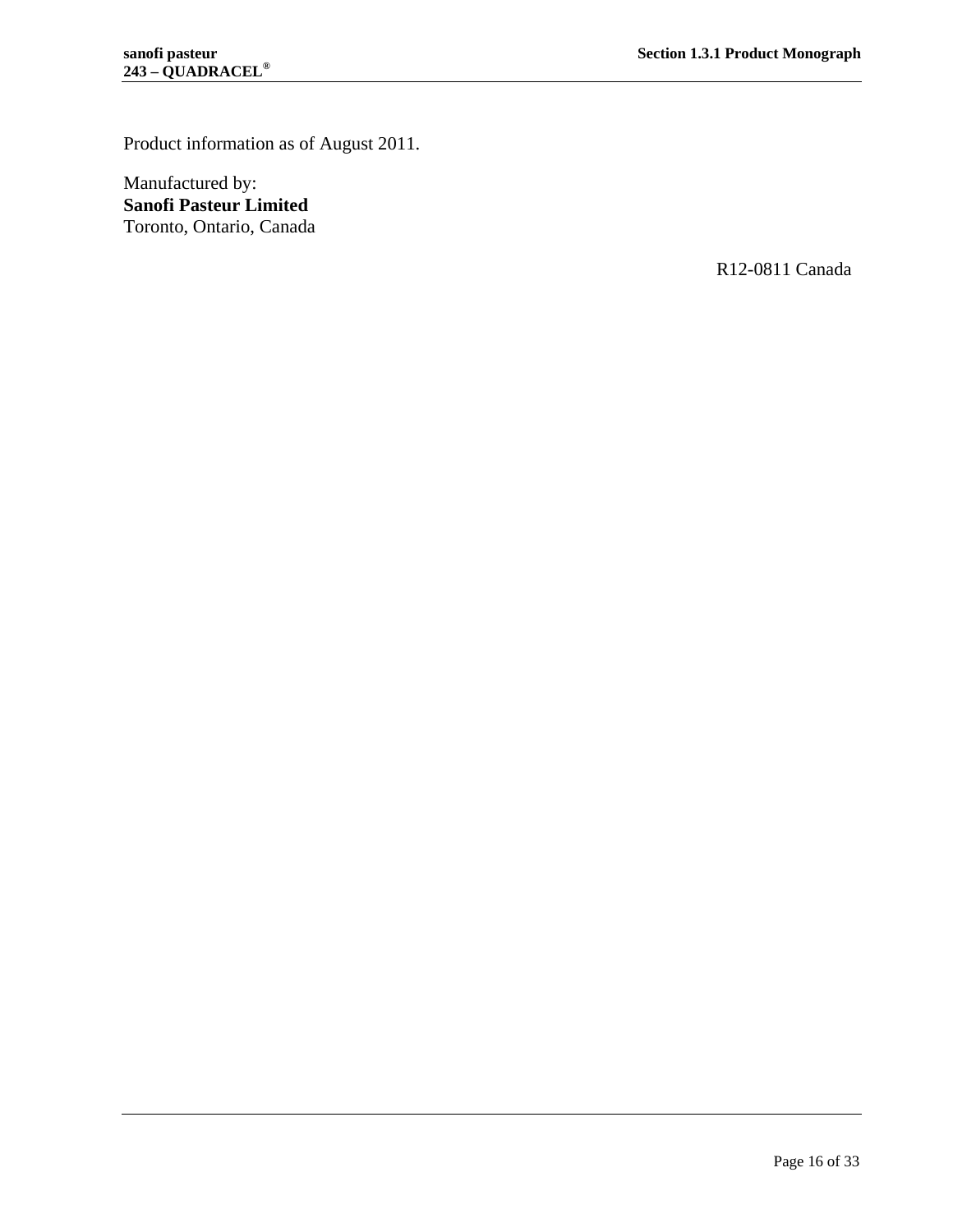# **PART II: SCIENTIFIC INFORMATION**

### <span id="page-16-1"></span><span id="page-16-0"></span>**PHARMACEUTICAL INFORMATION**

#### <span id="page-16-2"></span>**Drug Substance**

Proper name: Diphtheria and Tetanus Toxoids and Acellular Pertussis Vaccine Adsorbed Combined with Inactivated Poliomyelitis Vaccine

#### <span id="page-16-3"></span>**Product Characteristics**

 $QUADRACEL<sup>®</sup>$  is a sterile, uniform, cloudy, white to off-white suspension of diphtheria and tetanus toxoids and acellular pertussis vaccine adsorbed on aluminum phosphate combined with inactivated poliomyelitis vaccine types 1, 2 and 3 and suspended in water for injection. The acellular pertussis vaccine is composed of 5 purified pertussis antigens (PT, FHA, PRN and FIM).

*C. diphtheriae* is grown in modified Mueller's growth medium. [\(26\)](#page-28-11) After purification by ammonium sulphate fractionation, the diphtheria toxin is detoxified with formaldehyde and diafiltered. *C. tetani* is grown in modified Mueller-Miller casamino acid medium without beef heart infusion. [\(27\)](#page-28-12) Tetanus toxin is detoxified with formaldehyde and purified by ammonium sulphate fractionation and diafiltration. Diphtheria and tetanus toxoids are individually adsorbed onto aluminum phosphate.

The 5 acellular pertussis vaccine components are produced from *B. pertussis* cultures grown in Stainer-Scholte medium [\(28\)](#page-28-13) modified by the addition of casamino acids and dimethyl-betacyclodextrin. PT, FHA and PRN are isolated separately from the supernatant culture medium. The FIM components are extracted and copurified from the bacterial cells. The pertussis antigens are purified by sequential filtration, salt-precipitation, ultrafiltration and chromatography. PT is detoxified with glutaraldehyde. FHA is treated with formaldehyde. The residual aldehydes are removed by diafiltration. The individual antigens are adsorbed separately onto aluminum phosphate.

Inactivated poliomyelitis vaccine is a highly purified, inactivated poliovirus vaccine grown in cultures of MRC-5 cells, a line of normal human diploid cells, by the microcarrier technique. [\(29\)](#page-28-14) [\(30\)](#page-28-15) The cells are grown in CMRL 1969 medium, supplemented with calf serum. For viral growth, the culture medium is replaced by Medium 199, without calf serum.

After clarification and filtration, viral suspensions are concentrated by ultrafiltration, and purified by two liquid chromatography steps. The monovalent viral suspensions are then inactivated with formaldehyde. After inactivation has been confirmed, one or more lots of inactivated monovalent virus are pooled, concentrated and equilibrated with phosphate buffered saline to produce an inactivated monovalent concentrate. The monovalent concentrates of each type are then combined to produce a trivalent concentrate.

The adsorbed diphtheria, tetanus and acellular pertussis components are combined into an intermediate concentrate. IPV is added and the vaccine is diluted to a final concentration of 2 doses/mL.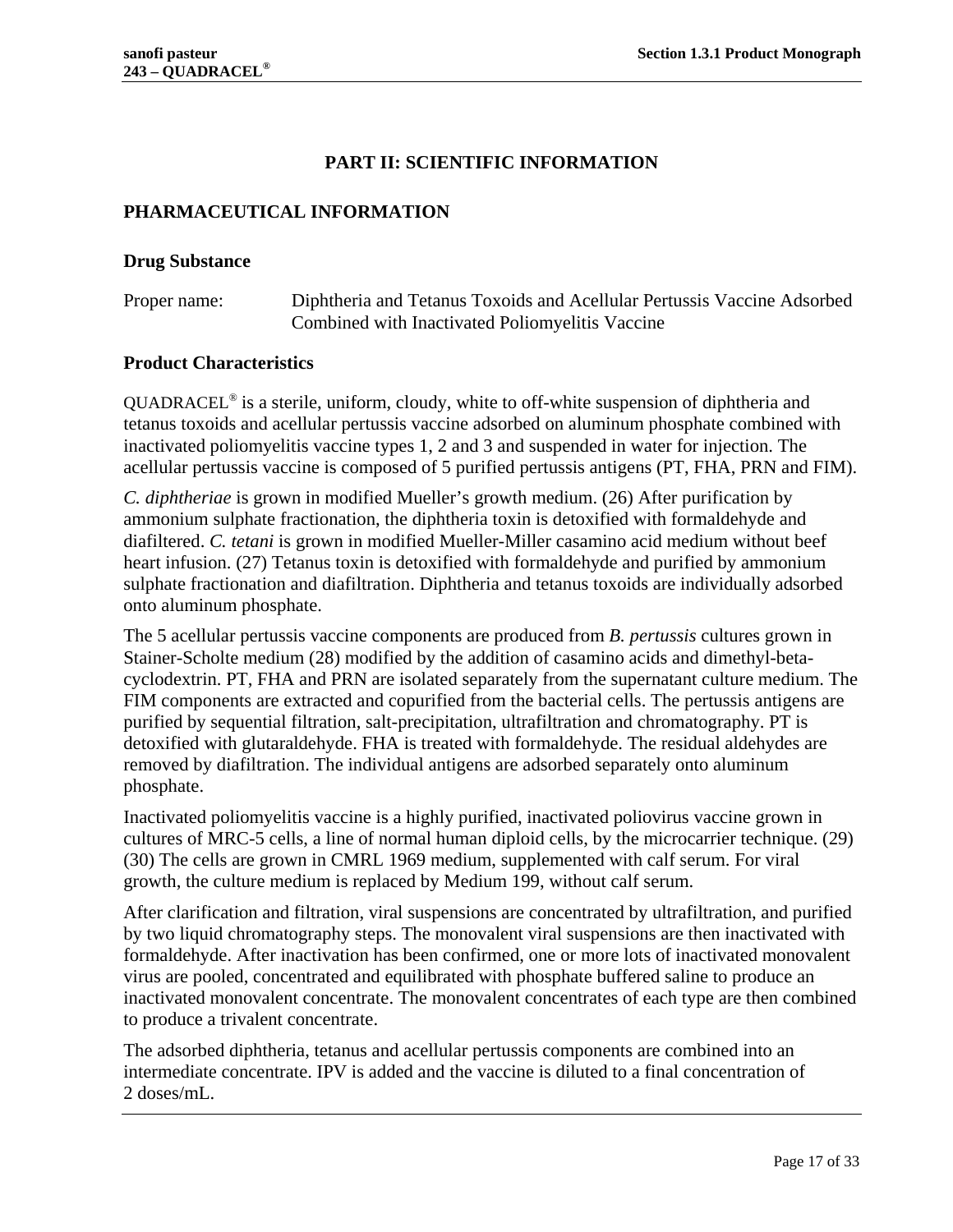Both diphtheria and tetanus toxoids induce at least 2 neutralizing units per mL in the guinea pig potency test. The potency of the acellular pertussis vaccine components is evaluated by the antibody response of immunized guinea pigs to PT, FHA, PRN and FIM as measured by enzymelinked immunosorbent assay (ELISA). The antigenicity of the IPV is evaluated by the antibody response in rats measured by virus neutralization.

# <span id="page-17-0"></span>**CLINICAL TRIALS**

Four pivotal clinical trials (Sweden Trial I, Sweden Trial II, PB9502 and PB9503) conducted in Sweden and in Canada, provide the clinical basis for the licensure of QUADRACEL<sup>®</sup> in Canada. (See [Table 2.](#page-17-1))

| <b>Study</b>                 | <b>Study Design</b>                                                                                                                                                               | <b>Dosage and Route</b><br>of Administration | <b>Vaccination</b><br>Schedule/<br><b>Study Population*</b>                               | <b>Gender</b>                                 |
|------------------------------|-----------------------------------------------------------------------------------------------------------------------------------------------------------------------------------|----------------------------------------------|-------------------------------------------------------------------------------------------|-----------------------------------------------|
| Sweden I $(31)$<br>(32)      | Randomized, placebo-<br>controlled, double-blind,<br>efficacy and safety trial with<br>one whole cell DTP, two<br>DTaP vaccines (2 and<br>5-component)                            | $0.5$ mL I.M.                                | $2, 4, 6$ months of age<br>$N = 2,587$                                                    | Males $N = 1,330$<br>Females $N = 1,257$      |
| <b>Sweden II</b> $(20)$      | Randomized, controlled,<br>double-blind, multicentre<br>efficacy trial with one whole<br>cell DTP and three DTaP<br>vaccines $(2, 3$ and<br>5-component)                          | $0.5$ mL I.M.                                | $2, 4, 6$ months of age<br>$N = 2,551$<br>and<br>$3, 5, 12$ months of age<br>$N = 18,196$ | Males $N = 10,590$<br>Females<br>$N = 10,157$ |
| <b>PB9502</b> (6) (7)<br>(8) | Randomized, controlled,<br>single-blinded multicentre<br>safety and immunogenicity<br>comparative trial with<br>$QUADRACLE^{\circledR} +$<br>$Act-HIB^{\circledR}$ <sup>†</sup> . | $0.5$ mL I.M.                                | $2, 4, 6$ and<br>18 months of age<br>$N = 113$                                            | Males $N = 63$<br>Females $N = 50$            |
| <b>PB9503</b> $(9)$          | Randomized, controlled,<br>double-blinded multicentre<br>safety and immunogenicity<br>trial with QUADRACEL <sup>®</sup>                                                           | $0.5$ mL I.M.                                | 4 to 6 years of age<br>$N = 131$                                                          | Males $N = 71$<br>Females $N = 60$            |

# <span id="page-17-2"></span><span id="page-17-1"></span>**Table 2: Summary of Demographics and Study Design of the Trials with QUADRACEL®**

\* Number enrolled.

† Act-HIB® [Haemophilus b Conjugate Vaccine (Tetanus Protein – Conjugate)], given at separate site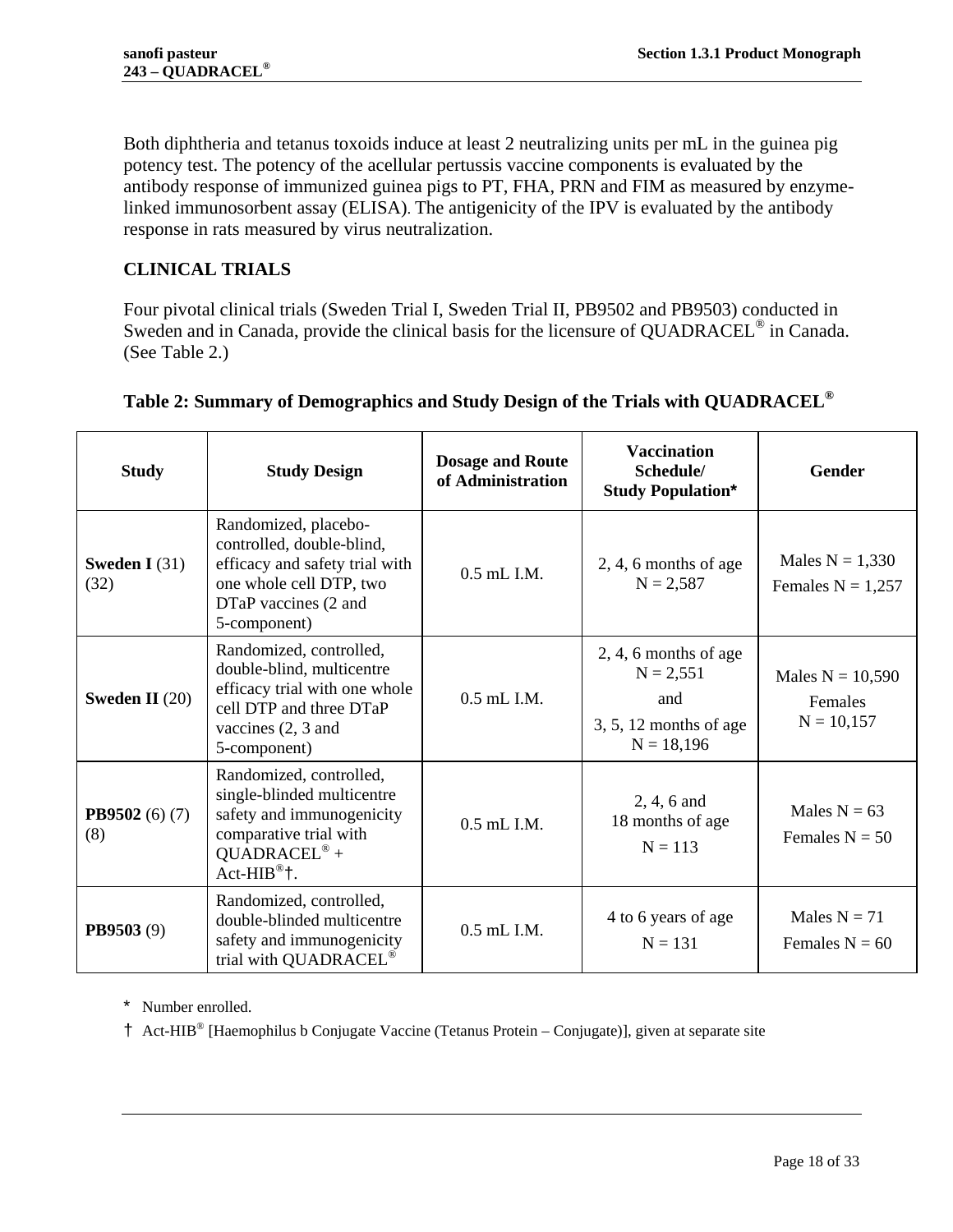# <span id="page-18-0"></span>**Sweden I Efficacy Trial**

A randomized, double-blinded, placebo-controlled efficacy and safety study was conducted in Sweden from 1992 - 1995 (Sweden I Efficacy Trial) under the sponsorship of the National Institute of Allergy and Infectious Diseases (NIAID). [\(31\)](#page-28-16) [\(32\)](#page-28-17) A total of 9,829 infants received 1 of 4 vaccines: TRIPACEL<sup>®</sup> [Diphtheria and Tetanus Toxoids and Acellular Pertussis Vaccine Adsorbed], the five-component DTaP vaccine that contains the same antigens (but with a lower content of PT and FHA per dose) present in QUADRACEL<sup>®</sup> (N = 2,587); a two-component DTaP vaccine ( $N = 2,566$ ); a whole-cell pertussis DTP vaccine from the U.S. ( $N = 2,102$ ); or DT vaccine (Swedish National Bacteriological Laboratory) as placebo ( $N = 2,574$ ). Infants were immunized at 2, 4 and 6 months of age. The mean length of follow-up was 2 years after the third dose of vaccine. The protective efficacy of TRIPACEL® against pertussis after 3 doses of vaccine using the World Health Organization (WHO) case definition  $(\geq 21)$  consecutive days of paroxysmal cough with culture or serologic confirmation or epidemiologic link to a confirmed case) was 85.2% (95% confidence interval [CI] 80.6 to 88.8). [\(32\)](#page-28-17) The protective efficacy of TRIPACEL<sup>®</sup> against mild pertussis ( $\geq$ 1 day of cough with laboratory confirmation) was 77.9% (95% CI 72.6 to 82.2). (See Table 3.) Protection against pertussis by TRIPACEL<sup>®</sup> was sustained for the 2-year follow-up period. [\(31\)](#page-28-16) [\(32\)](#page-28-17) (See Table 3.)

| <b>Clinical Severity of Pertussis</b> | Vaccine Efficacy $\frac{0}{0}$ of TRIPACEL <sup>®</sup> (n = 2,551)<br>Compared to DT Control $(n = 2,539)$ |
|---------------------------------------|-------------------------------------------------------------------------------------------------------------|
| cough $\geq 1$ day                    | 77.9                                                                                                        |
| cough $>7$ days                       | 78.4                                                                                                        |
| cough $\geq$ 21 days                  | 81.4                                                                                                        |
| cough $\geq$ 30 days                  | 87.3                                                                                                        |
| paroxysmal cough $\geq$ 14 days       | 82.3                                                                                                        |
| paroxysmal cough $\geq$ 21 days       | 85.1                                                                                                        |

|  |  | Table 3: Vaccine Efficacy Against Pertussis Infection of Varying Clinical Severity (32) |  |  |
|--|--|-----------------------------------------------------------------------------------------|--|--|
|  |  |                                                                                         |  |  |

Another arm of the trial [\(32\)](#page-28-17) looked at the persistence of the protection provided by this TRIPACEL® formulation compared to a placebo. High levels of protection were sustained for TRIPACEL® over the entire 2-year follow-up period.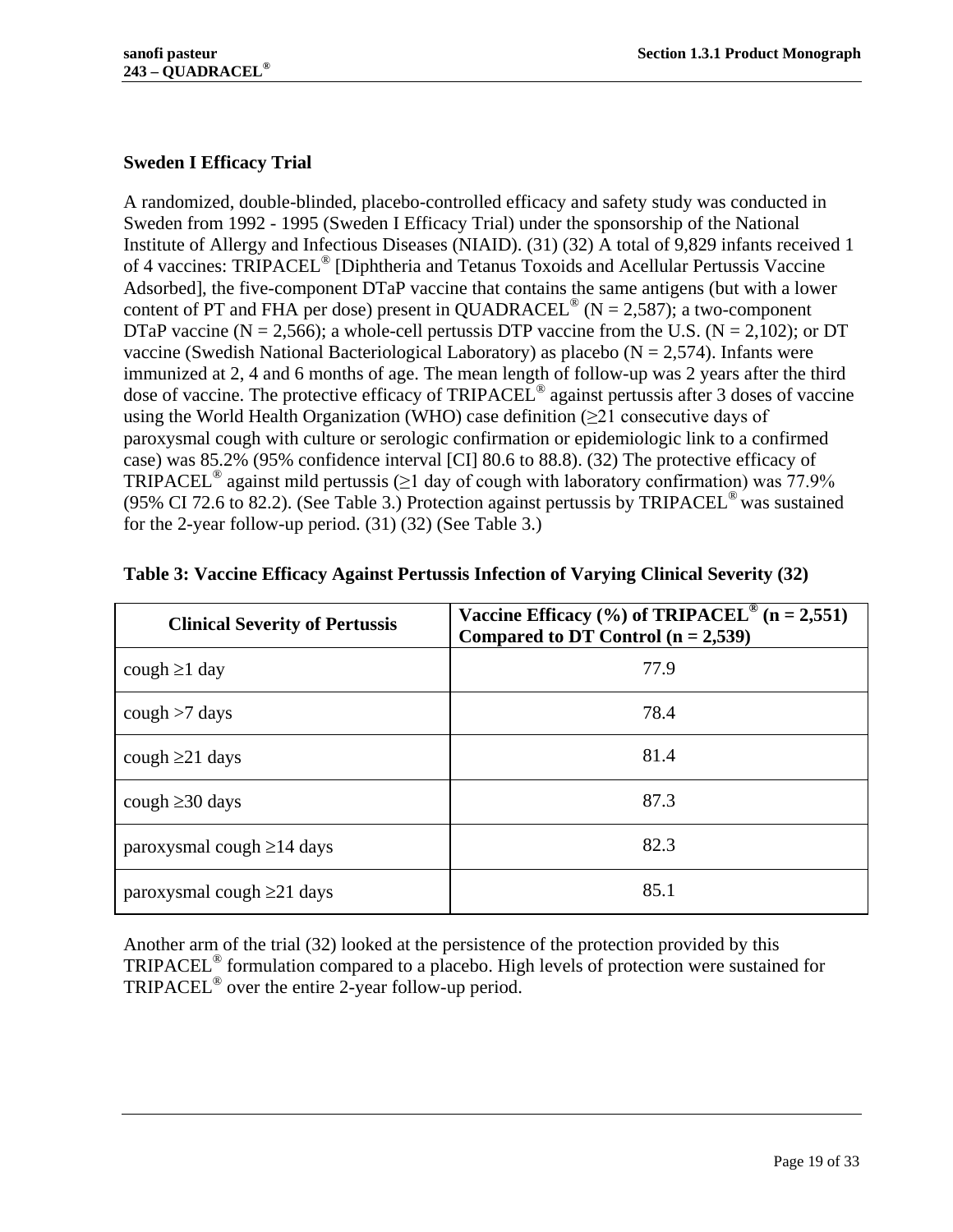| Vaccine Efficacy $(\%)$ Compared to DT (Placebo n = 2,068) |                                       |  |  |
|------------------------------------------------------------|---------------------------------------|--|--|
| <b>Interval Since Third Dose (in days)</b>                 | TRIPACEL <sup>®</sup> ( $n = 2,069$ ) |  |  |
| $0 - 89$                                                   | 95                                    |  |  |
| 90-179                                                     | 83.6                                  |  |  |
| 180-269                                                    | 86.7                                  |  |  |
| 270-359                                                    | 84.4                                  |  |  |
| 360-449                                                    | 92.1                                  |  |  |
| 450-539                                                    | 78.3                                  |  |  |
| 540-629                                                    | 86.4                                  |  |  |
| 630-719                                                    | 81.3                                  |  |  |

# **Table 4: Duration of Vaccine Efficacy for TRIPACEL® Compared to Placebo [\(32\)](#page-28-17)**

The incidence of injection site and systemic reactions after administration of TRIPACEL<sup>®</sup> was comparable to the DT control group. [\(32\)](#page-28-17)

A sub-study of this trial looked specifically at immunized children exposed to pertussis from other members of their households. [\(14\)](#page-27-14) This formulation of TRIPACEL<sup>®</sup> was more efficacious than any of the other acellular and whole-cell vaccines studied. There was a correlation between clinical protection and the presence of anti-PRN, anti-FIM and anti-PT antibodies respectively in the serum of immunized children.

### <span id="page-19-0"></span>**Sweden II Efficacy Trial**

A second NIAID-sponsored, prospective, randomized, double-blinded efficacy trial was conducted in Sweden (Sweden II Efficacy Trial) from 1993 to 1996. Infants ( $N = 82,892$ ) were randomized to receive one of four vaccines: a two-component acellular DTaP vaccine  $(N = 20,697)$ ; a three-component acellular DTaP vaccine (n = 20,728); the same formulation of the five-component acellular DTaP vaccine that is contained in QUADRACEL<sup>®</sup> (N = 20,747); or a European whole-cell DTP vaccine  $(N = 20,720)$ . [\(20\)](#page-28-5) Vaccination occurred at 3, 5 and 12 months of age (88% of participants) or at 2, 4 and 6 months of age (12% of participants). The relative risk of typical pertussis (culture-confirmed *B. pertussis* infection with at least 21 days of paroxysmal cough) was 0.85 and 1.38 among children given the five-component and threecomponent vaccines, respectively, as compared with those given the whole-cell vaccine. The relative risk of typical pertussis was 0.62 among children given the five-component vaccine as compared with the three-component vaccine. The absolute efficacy of the three-component vaccine, when tested in an earlier double-blinded randomized placebo-controlled trial in Italy was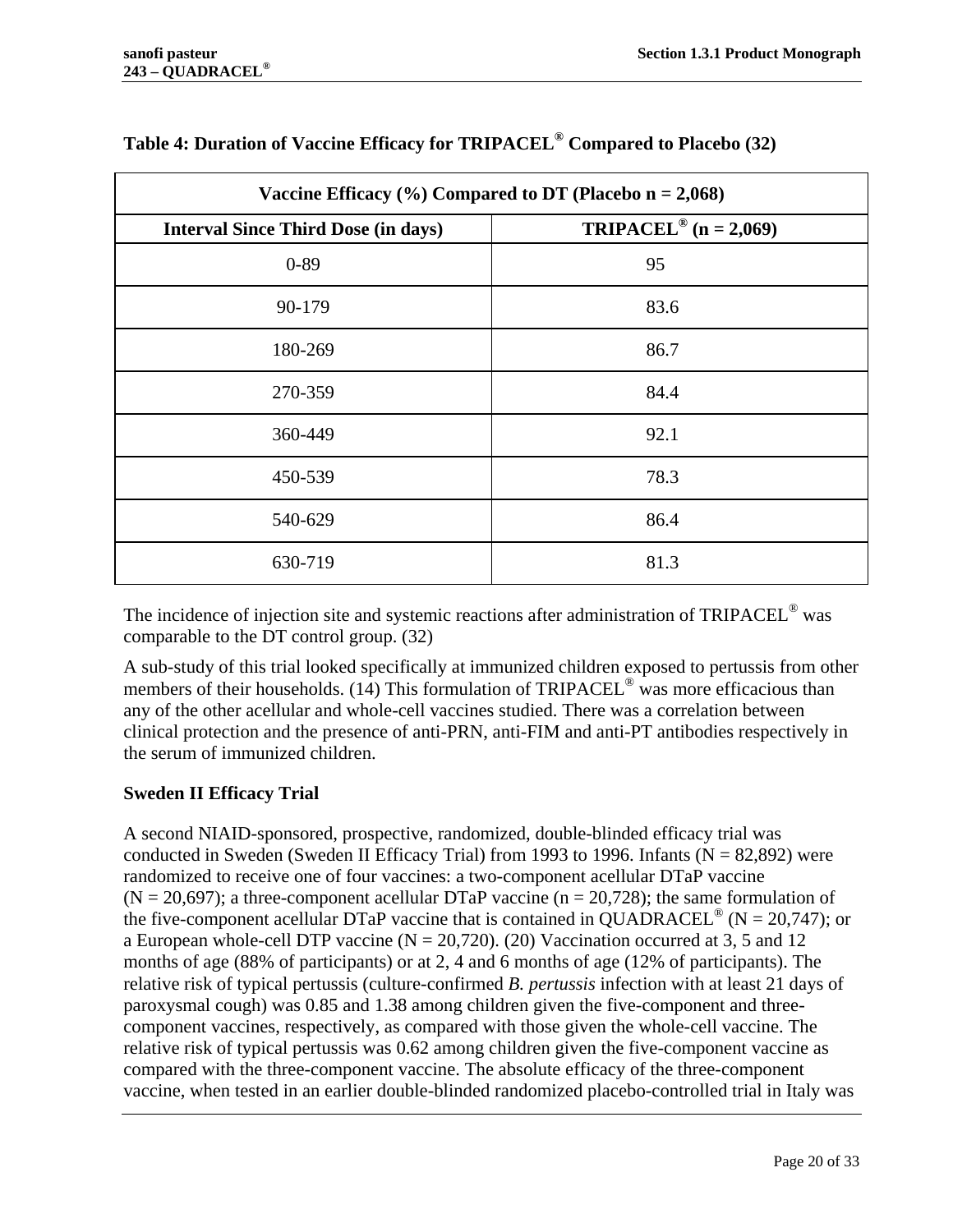84% (95% CI, 76-89). [\(33\)](#page-29-0) Although the absolute efficacy of the five-component vaccine could not be determined in the Sweden II Efficacy Trial because of the lack of a DT control group, based on the relative risk data, it appears that the five-component vaccine demonstrated improved efficacy compared with the 84% absolute efficacy associated with the three-component vaccine. The observed difference supports the role of FIM in the protection against colonization by *B. pertussis* and mild disease. (See [Table 5.](#page-20-1)) [\(20\)](#page-28-5)

### <span id="page-20-1"></span>**Table 5: Geometric Mean Titres (GMTs) to Pertussis Antigens Following the Third Dose of TRIPACEL® (Vaccine Administered at 2, 4 and 6 Months) [\(20\)](#page-28-5)**

| <b>Pertussis Antigens</b> | <b>TRIPACEL<sup>®</sup></b> ( $n = 80$ )<br><b>GMTs (EU/mL)</b> |
|---------------------------|-----------------------------------------------------------------|
| PT                        | 51.6                                                            |
| <b>FHA</b>                | 57                                                              |
| <b>PRN</b>                | 134.3                                                           |
| <b>FIM</b>                | 351.9                                                           |

Rates of serious adverse events were less than or comparable to the rates in the other acellular pertussis and European whole-cell DTP groups in this study. [\(20\)](#page-28-5)

# <span id="page-20-0"></span>**Clinical Trial PB9502**

In a randomized controlled clinical trial conducted in Canada between 1995 and 1997, 113 infants received QUADRACEL<sup>®</sup> and Act-HIB<sup>®</sup>, given concomitantly at separate sites at 2, 4, and 6 months of age. Of the 113 children enrolled, 104 received a fourth dose of the same vaccine at 18-20 months of age. [\(6\)](#page-27-6) [\(7\)](#page-27-7) [\(8\)](#page-27-8)

# *Immunogenicity*

In study PB9502, immunization with QUADRACEL®, concomitantly administered with Act-HIB® at a separate site, produced strong immune responses against diphtheria, tetanus, pertussis and poliovirus a[ntigens. Immunogenicity results after 3 and 4 doses of QUADRACEL](#page-21-1)® are presented in [Table 6](#page-21-0) and

[Table 7](#page-21-1) respectively. After 4 doses, 100% of infants had achieved the minimal protective serum level (≥0.01 IU/mL) of tetanus and diphtheria antibody, and at least 99% of infants achieved diphtheria and tetanus antibody levels of at least 0.1 IU/mL. Pertussis antibody levels achieved after 4 doses of QUADRACEL® were at least as high as levels demonstrated to be efficacious in studies in Sweden. After 4 doses of QUADRACEL<sup>®</sup>, 100% of infants achieved poliovirus antibody titres thought to be protective  $(\geq 1:8)$ .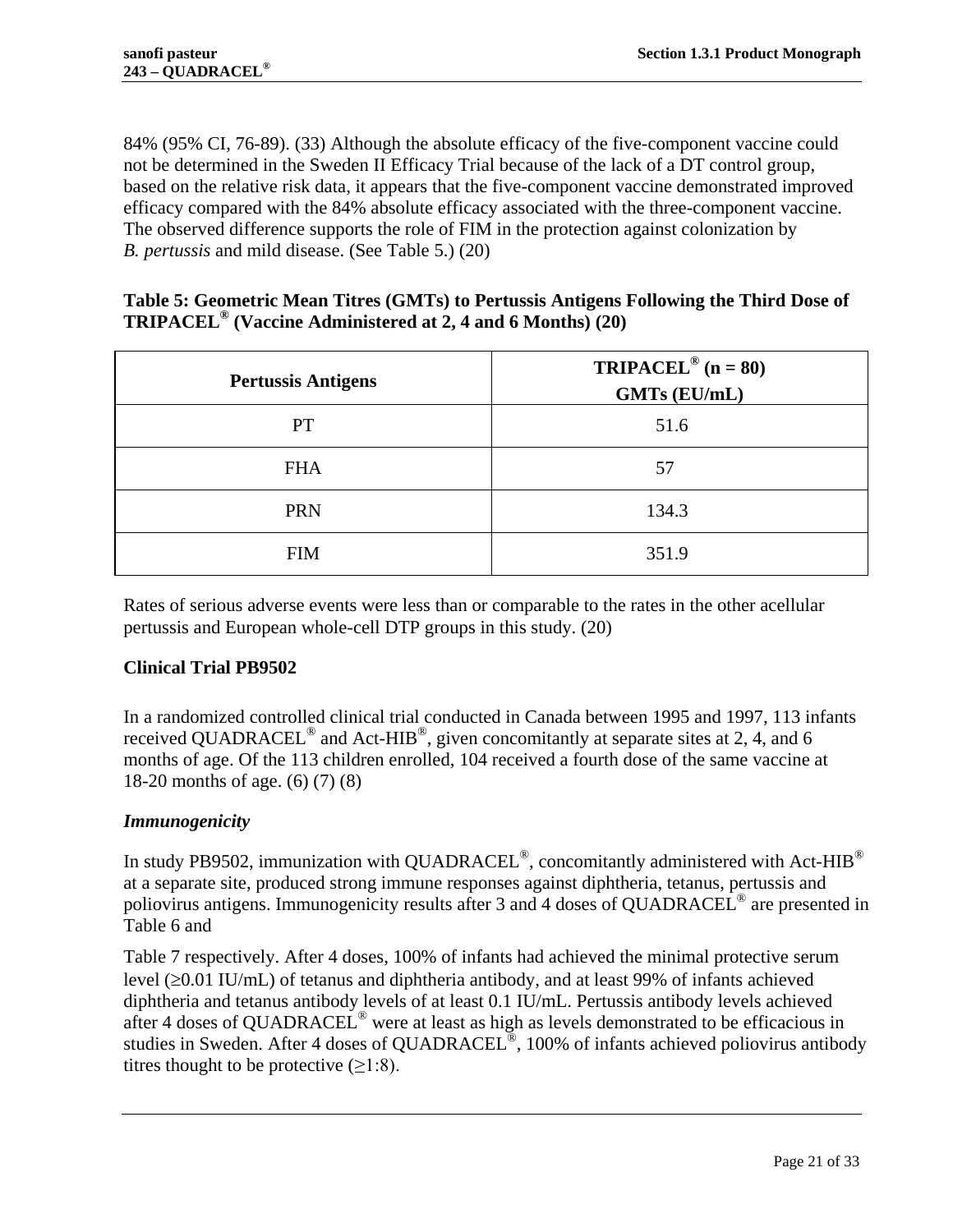<span id="page-21-0"></span>**Table 6: Antibody Responses to Diphtheria and Tetanus Toxoids and Poliovirus Types 1, 2 and 3 Measured One Month After the Third and Fourth Doses of the Primary Series with QUADRACEL® in Clinical Trial PB9502 [\(6\)](#page-27-6) [\(7\)](#page-27-7) [\(8\)](#page-27-8)**

<span id="page-21-1"></span>

| <b>Antibody</b>   | <b>Result</b>       | Post $3rd$ Dose (7 months of age)<br>$(N = 108)$ (6) (8) | Post $4th$ Dose (19 months of age)<br>$(N = 103-104)$ (7) |
|-------------------|---------------------|----------------------------------------------------------|-----------------------------------------------------------|
|                   | GMT (IU/mL)         | 0.36                                                     | 4.39                                                      |
|                   | $(95\% \text{ CI})$ | (0.28, 0.46)                                             | (3.43, 5.62)                                              |
| <b>Diphtheria</b> | % ≥0.01 IU/mL       | 99.1                                                     | 100.0                                                     |
|                   | $\%$ ≥0.10 IU/mL    | 84.3                                                     | 99.0                                                      |
|                   | <b>GMT</b> (EU/mL)  | 1.61                                                     | 13.4                                                      |
|                   | $(95\% \text{ CI})$ | 1.40, 1.86                                               | (11.5, 15.7)                                              |
| <b>Tetanus</b>    | % ≥0.01 EU/mL       | 100                                                      | 100.0                                                     |
|                   | % ≥0.10 EU/mL       | 100                                                      | 100.0                                                     |
|                   | <b>GMT</b>          | 702                                                      | 15,113                                                    |
| Polio Type 1      | $(95\% \text{ CI})$ | (513, 960)                                               | (11, 493, 19, 872)                                        |
|                   | % ≥1:8              | 98.1                                                     | 100.0                                                     |
|                   | <b>GMT</b>          | 2595                                                     | 20,735                                                    |
| Polio Type 2      | $(95\% \text{ CI})$ | (2005, 3360)                                             | (16,392, 26,230)                                          |
|                   | % ≥1:8              | 100                                                      | 100.0                                                     |
| Polio Type 3      | <b>GMT</b>          | 1837                                                     | 20,596                                                    |
|                   | $(95\% \text{ CI})$ | (1362, 2477)                                             | (15,265, 27,790)                                          |
|                   | % ≥1:8              | 99.1                                                     | 100.0                                                     |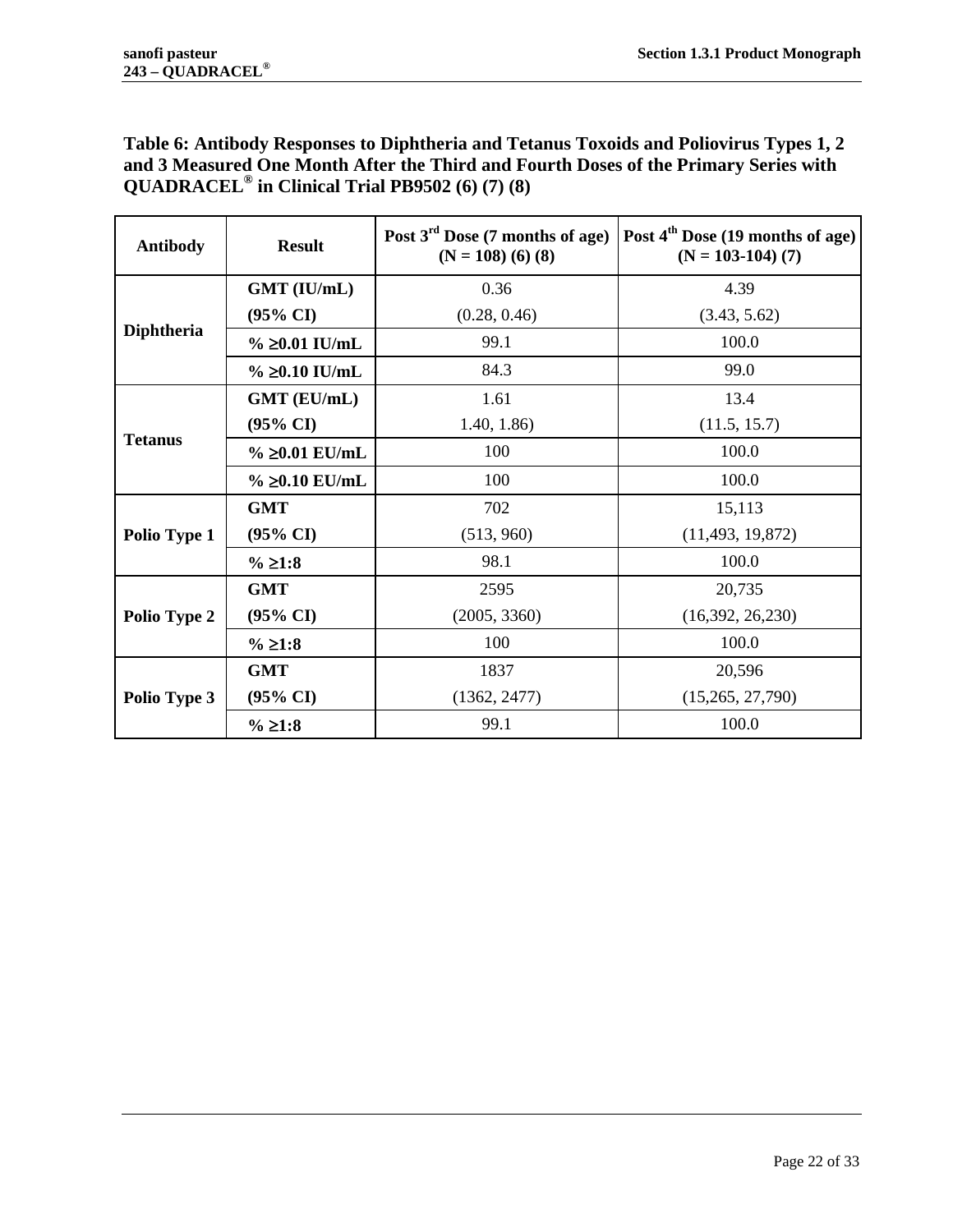<span id="page-22-0"></span>

| <b>Antibody</b> | <b>Result</b>       | Post $3rd$ Dose (7 months of age)<br>$(N = 107-108)$ (6) (8) | Post $4th$ Dose (19 months of age)<br>$(N = 103)$ (7) |
|-----------------|---------------------|--------------------------------------------------------------|-------------------------------------------------------|
|                 | <b>GMT</b> (EU/mL)  | 102.6                                                        | 222.9                                                 |
| PT              | $(95\% \text{ CI})$ | (90.5, 116.4)                                                | (196, 253)                                            |
|                 | % ≥4-fold rise*     | 92.2                                                         | 97.0                                                  |
|                 | <b>GMT</b> (EU/mL)  | 165.3                                                        | 251.9                                                 |
| <b>FHA</b>      | $(95\% \text{ CI})$ | (148.4, 184.3)                                               | (224, 284)                                            |
|                 | % ≥4-fold rise*     | 86.5                                                         | 91.1                                                  |
|                 | <b>GMT</b> (EU/mL)  | 40.5                                                         | 160.0                                                 |
| <b>PRN</b>      | $(95\% \text{ CI})$ | (33.0, 49.7)                                                 | (132, 195)                                            |
|                 | % ≥4-fold rise*     | 75.7                                                         | 100                                                   |
| <b>FIM</b>      | <b>GMT</b> (EU/mL)  | 332.3                                                        | 1079                                                  |
|                 | $(95\% \text{ CI})$ | (264.6, 417.3)                                               | (879, 1324)                                           |
|                 | % ≥4-fold rise*     | 83.5                                                         | 93.1                                                  |

# **Table 7: Pertussis Antibody Responses Measured One Month After the Third and Fourth Doses of the Primary Series with QUADRACEL® in Clinical Trial PB9502 [\(6\)](#page-27-6) [\(7\)](#page-27-7) [\(8\)](#page-27-8)**

\* Percentage of vaccinees attaining at least a 4-fold increase over their pre-immunization antibody level at 2 months of age for post- $3<sup>rd</sup>$  dose, and 18 months of age for post- $4<sup>th</sup>$  dose.

# *Safety*

Solicited injection site reactions occurred in 0.9% (redness) to 28.9% (tenderness) of QUADRACEL® vaccinees. Severe injection site reactions were observed in only up to 4.8% (swelling) of QUADRACEL® vaccinees. (See [Table 8.](#page-23-0)) The frequency of reactions at the injection site was generally higher after the fourth dose than in the previous three doses in infants, however, severe tenderness did not increase with the fourth dose. Solicited systemic reactions occurred in 2.3% (diarrhea) to 51.3% (less activity). Except for crying (1.8%) and fussiness (2.7%) after the first dose, severe systemic reactions were uncommon. (See [Table 8.](#page-23-0)) No HHE was observed in this study.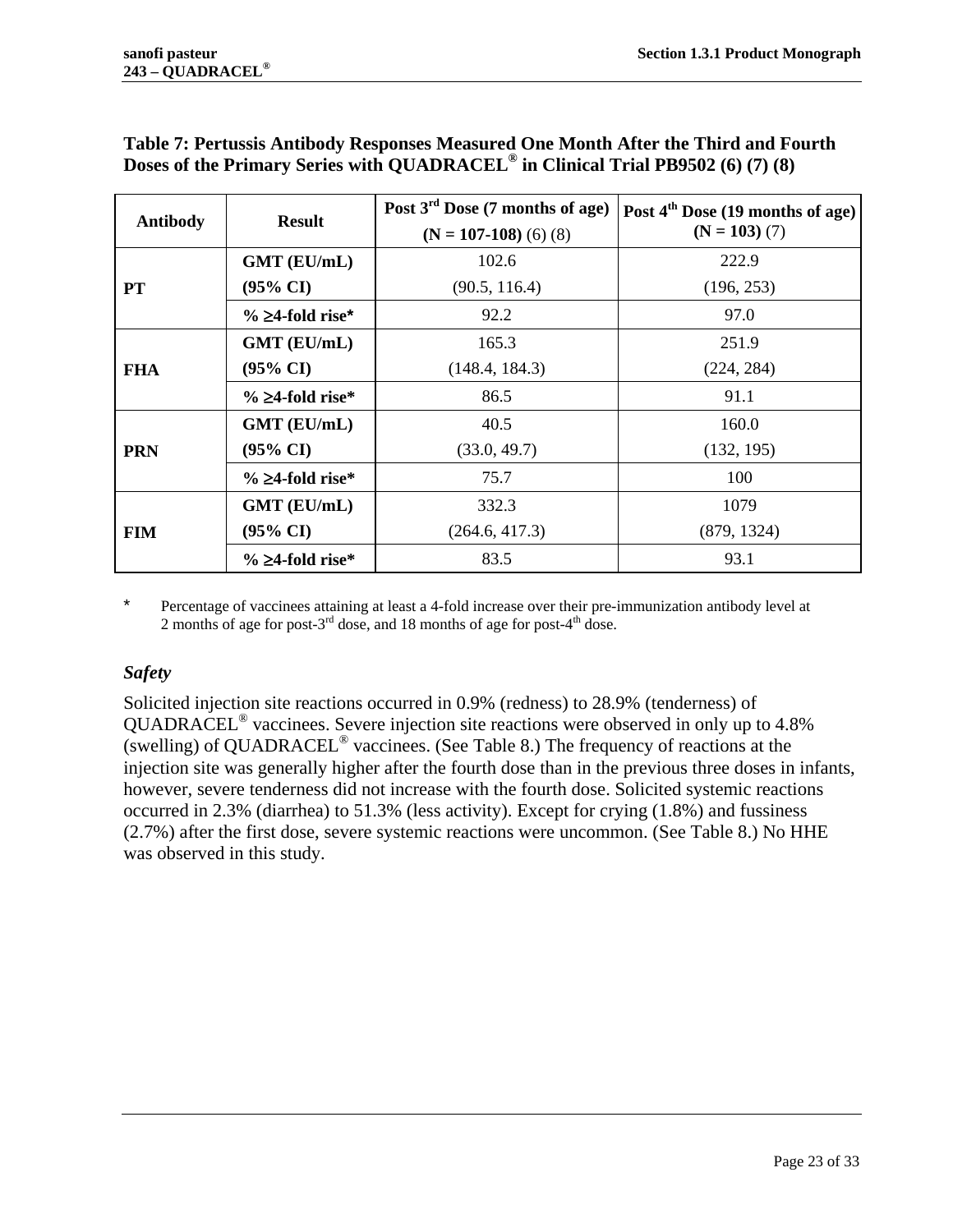<span id="page-23-0"></span>

| Table 8: Frequency (%) of Solicited Reactions Observed Within 24 Hours Following a             |
|------------------------------------------------------------------------------------------------|
| Single Dose of QUADRACEL <sup>®</sup> Administered at 2, 4, 6 and 18 Months of Age in Clinical |
| Trial PB9502 $(6)$ $(7)$ $(8)$                                                                 |

| <b>Solicited Reactions</b>                 |                      | $2$ months $(6)$<br>$(N = 113)$ (8) | $4$ months $(6)$<br>$(N = 111)$ (8) | $6$ months $(6)$<br>$(N = 111)$ (8) | 18 months $(7)$<br>$(N = 104)$ |
|--------------------------------------------|----------------------|-------------------------------------|-------------------------------------|-------------------------------------|--------------------------------|
| <b>Crying</b>                              | Any                  | 31.0                                | 28.8                                | 23.4                                | 19.2                           |
|                                            | Severe*              | 1.8                                 | $\overline{0}$                      | $\overline{0}$                      | $\overline{0}$                 |
| <b>Less Active</b>                         | Any                  | 51.3                                | 27.9                                | 21.6                                | 16.3                           |
|                                            | Severe†              | 0.9                                 | 0.9                                 | $\overline{0}$                      | $\overline{0}$                 |
| <b>Eating Less</b>                         | Any                  | 34.5                                | 20.7                                | 16.2                                | 20.2                           |
|                                            | Severe‡              | $\boldsymbol{0}$                    | $\boldsymbol{0}$                    | $\overline{0}$                      | $\mathbf{0}$                   |
| <b>Diarrhea</b>                            | Any                  | 6.2                                 | 7.2                                 | 9.9                                 | 2.9                            |
|                                            | <b>Severe</b> §      | $\overline{0}$                      | $\overline{0}$                      | $\overline{0}$                      | $\overline{0}$                 |
| Fever                                      | Any                  | 22.1                                | 21.1                                | 18.0                                | 24.0                           |
|                                            | $\geq$ 40°C          | $\overline{0}$                      | $\boldsymbol{0}$                    | $\overline{0}$                      | $\mathbf{0}$                   |
| <b>Fussiness</b>                           | Any                  | 46.0                                | 45.0                                | 35.1                                | 33.7                           |
|                                            | Severe**             | 2.7                                 | $\overline{0}$                      | 0.9                                 | 1.0                            |
| <b>Injection Site</b><br><b>Redness</b>    | Any                  | 0.9                                 | 8.1                                 | 12.6                                | 18.3                           |
|                                            | $\geq$ 35 mm         | $\boldsymbol{0}$                    | $\overline{0}$                      | $\overline{0}$                      | 1.9                            |
| <b>Injection Site</b><br><b>Swelling</b>   | Any                  | 5.3                                 | 3.6                                 | 7.2                                 | 13.5                           |
|                                            | $\geq$ 35 mm         | 2.7                                 | 0.9                                 | 0.9                                 | 4.8                            |
| <b>Injection Site</b><br><b>Tenderness</b> | Any                  | 18.6                                | 18.0                                | 9.0                                 | 28.8                           |
|                                            | Severe <sup>††</sup> | 1.8                                 | 3.6                                 | $\overline{0}$                      | $\overline{0}$                 |
| <b>Vomiting</b>                            | Any                  | 8.0                                 | 2.7                                 | 6.3                                 | 6.7                            |
|                                            | Severe‡‡             | $\boldsymbol{0}$                    | $\boldsymbol{0}$                    | $\boldsymbol{0}$                    | $\boldsymbol{0}$               |

\* Cried continuously for ≥3 hrs.

- † Sleeping most of the time.
- ‡ Refused most or all feeds.
- § Multiple liquid stools without any solid consistency.
- \*\* Continuously fussy for ≥3 hrs.
- †† Baby cries when leg is moved.
- ‡‡ Frequent vomiting and inability to have any oral intake.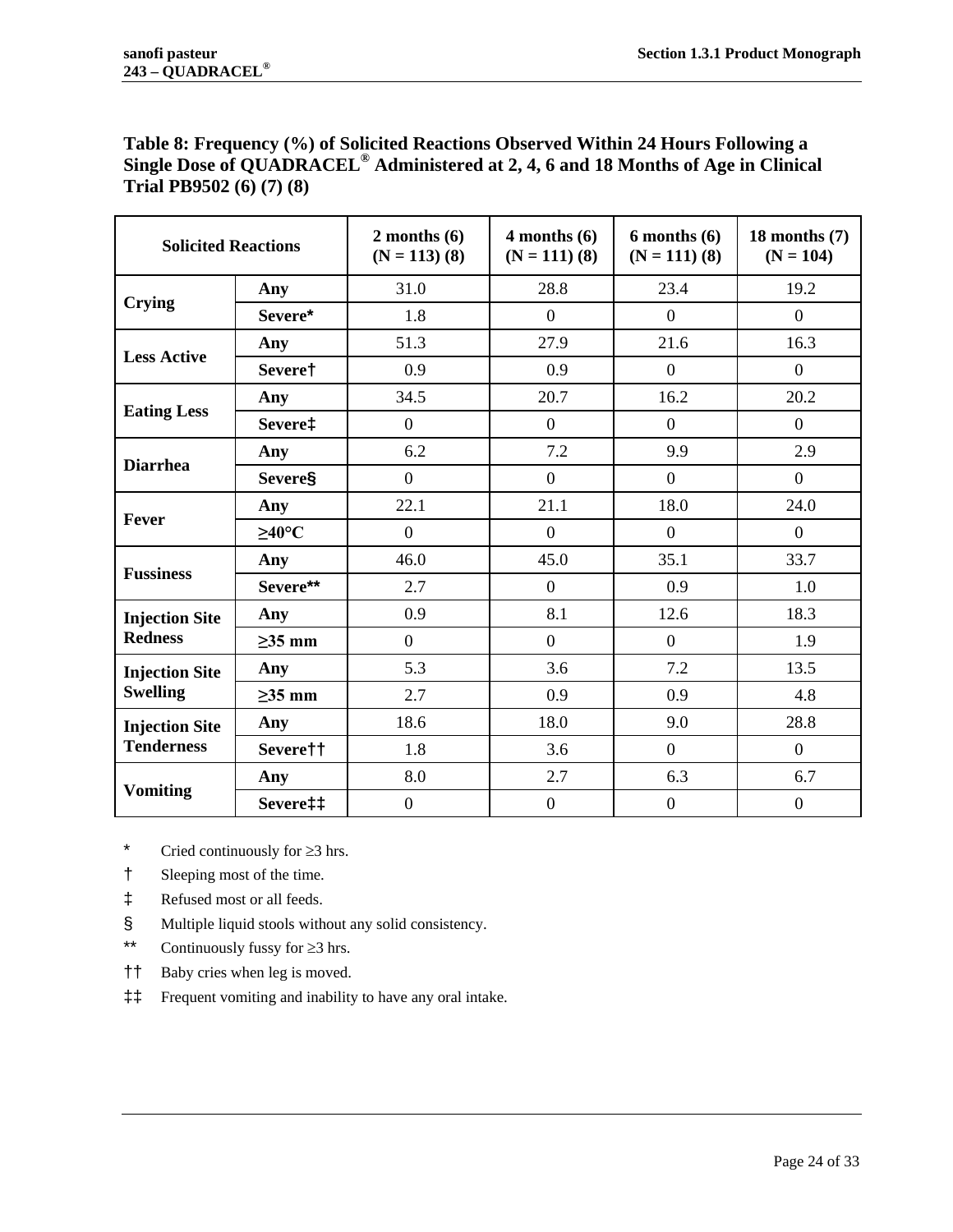### <span id="page-24-0"></span>**Clinical Trial PB9503**

In a randomized controlled clinical trial conducted in Canada in 1995, 131 infants received QUADRACEL<sup>®</sup> at 4 to 6 years of age.  $(9)$ 

#### *Immunogenicity*

In study PB9503, a single dose of QUADRACEL® produced a strong booster immune response for diphtheria, tetanus, pertussis and poliovirus antigens in 4 to 6 year-old children. Protective levels of serum antibodies were achieved by 100% of children for diphtheria and tetanus (0.01 IU/mL and 0.1 IU/mL), and for all 3 types of poliovirus (1:8). At least 81% of children achieved a 4-fold increase in anti-pertussis serum antibody levels. [Table 9](#page-25-0) details the immune response observed in children after one dose of QUADRACEL<sup>®</sup> at 4 to 6 years of age.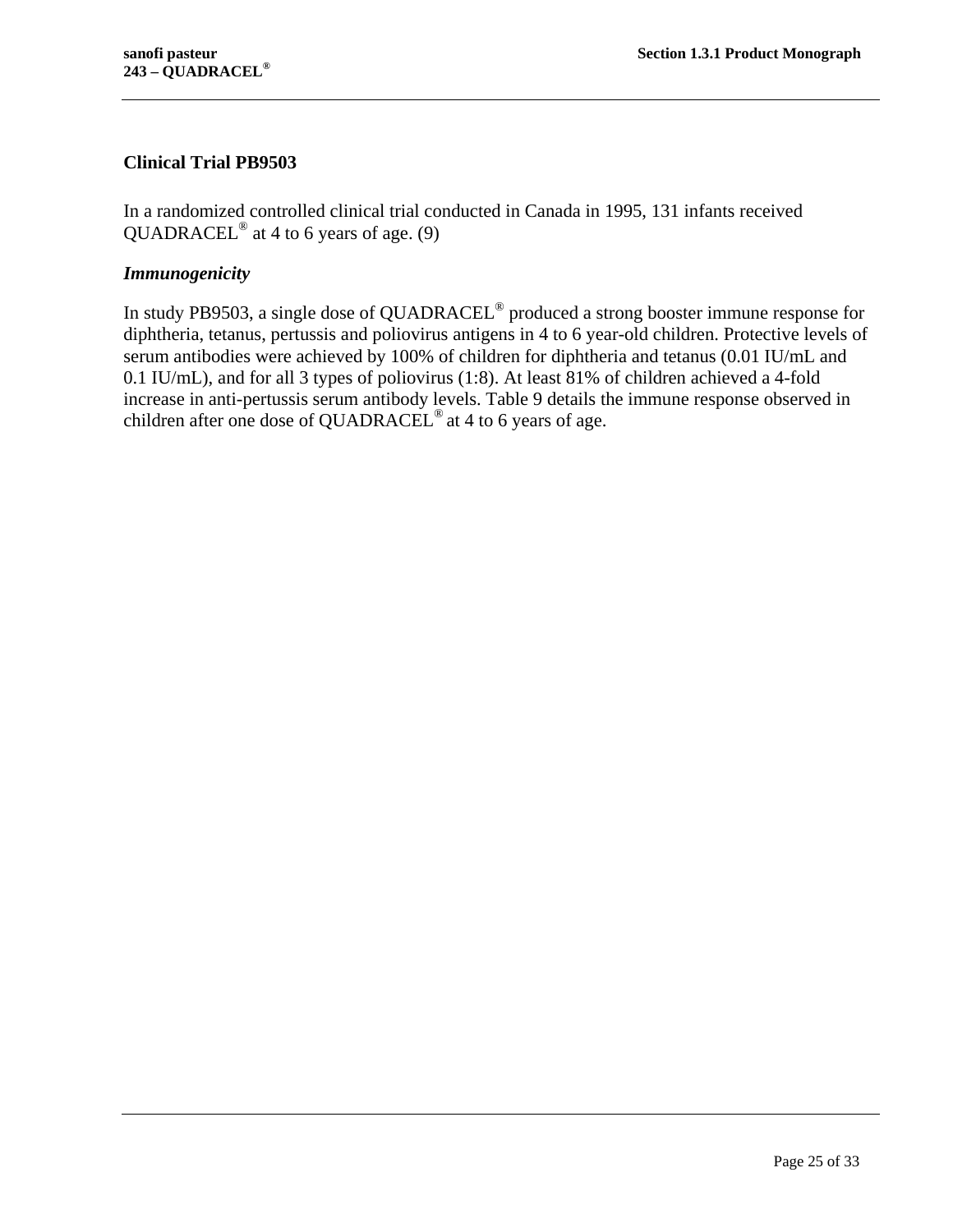<span id="page-25-0"></span>**Table 9: Antibody Responses to Diphtheria and Tetanus Toxoids, Poliovirus Types 1, 2 and 3 and Pertussis Antigens Measured One Month After the Fifth Dose of QUADRACEL® in Clinical Trial PB9503 [\(9\)](#page-27-9)**

| <b>Antibody</b> | <b>Result</b>          | Post 5 <sup>th</sup> Dose<br>$(N = 125)$ |  |
|-----------------|------------------------|------------------------------------------|--|
|                 | GMT (IU/mL)            | 15.1                                     |  |
| Diphtheria      | $(95\% \text{ CI})$    | (12.1, 18.9)                             |  |
|                 | % ≥0.01 IU/mL          | 100                                      |  |
|                 | $\%$ $\geq 0.10$ IU/mL | 100                                      |  |
|                 | GMT (EU/mL)            | 5.1                                      |  |
|                 | $(95\% \text{ CI})$    | (4.6, 5.7)                               |  |
| <b>Tetanus</b>  | $\% \geq 0.01$ EU/mL   | 100                                      |  |
|                 | % ≥0.10 EU/mL          | 100                                      |  |
|                 | <b>GMT</b>             | 10903.3                                  |  |
| Polio Type 1    | $(95\% \text{ CI})$    | (8718.9, 13635.0)                        |  |
|                 | % ≥1:8                 | 100                                      |  |
|                 | <b>GMT</b>             | 27337.4                                  |  |
| Polio Type 2    | $(95\% \text{ CI})$    | (23198.0, 32215.3)                       |  |
|                 | % ≥1:8                 | 100                                      |  |
|                 | <b>GMT</b>             | 9165.1                                   |  |
| Polio Type 3    | $(95\% \text{ CI})$    | (7125.5, 11788.6)                        |  |
|                 | % ≥1:8                 | 100                                      |  |
|                 | GMT (EU/mL)            | 123.2                                    |  |
| <b>PT</b>       | $(95\% \text{ CI})$    | (103.7, 146.4)                           |  |
|                 | $\%$ 24-fold rise *    | 97.6                                     |  |
|                 | GMT (EU/mL)            | 176.2                                    |  |
| <b>FHA</b>      | $(95\% \text{ CI})$    | (149.2, 208.1)                           |  |
|                 | % ≥4-fold rise*        | 81.3                                     |  |
|                 | GMT (EU/mL)            | 64.2                                     |  |
| <b>PRN</b>      | $(95\% \text{ CI})$    | (51.8, 79.5)                             |  |
|                 | % ≥4-fold rise*        | 98.4                                     |  |
|                 | GMT (EU/mL)            | 737.9                                    |  |
| <b>FIM</b>      | (95% CI)               | (625.6, 870.3)                           |  |
|                 | % ≥4-fold rise*        | 95.2                                     |  |

\* Percentage of vaccinees attaining at least a 4-fold increase over their pre-immunization antibody level at 2 months of age for post- $3^{rd}$  dose, and 18 months of age for post-4<sup>th</sup> dose.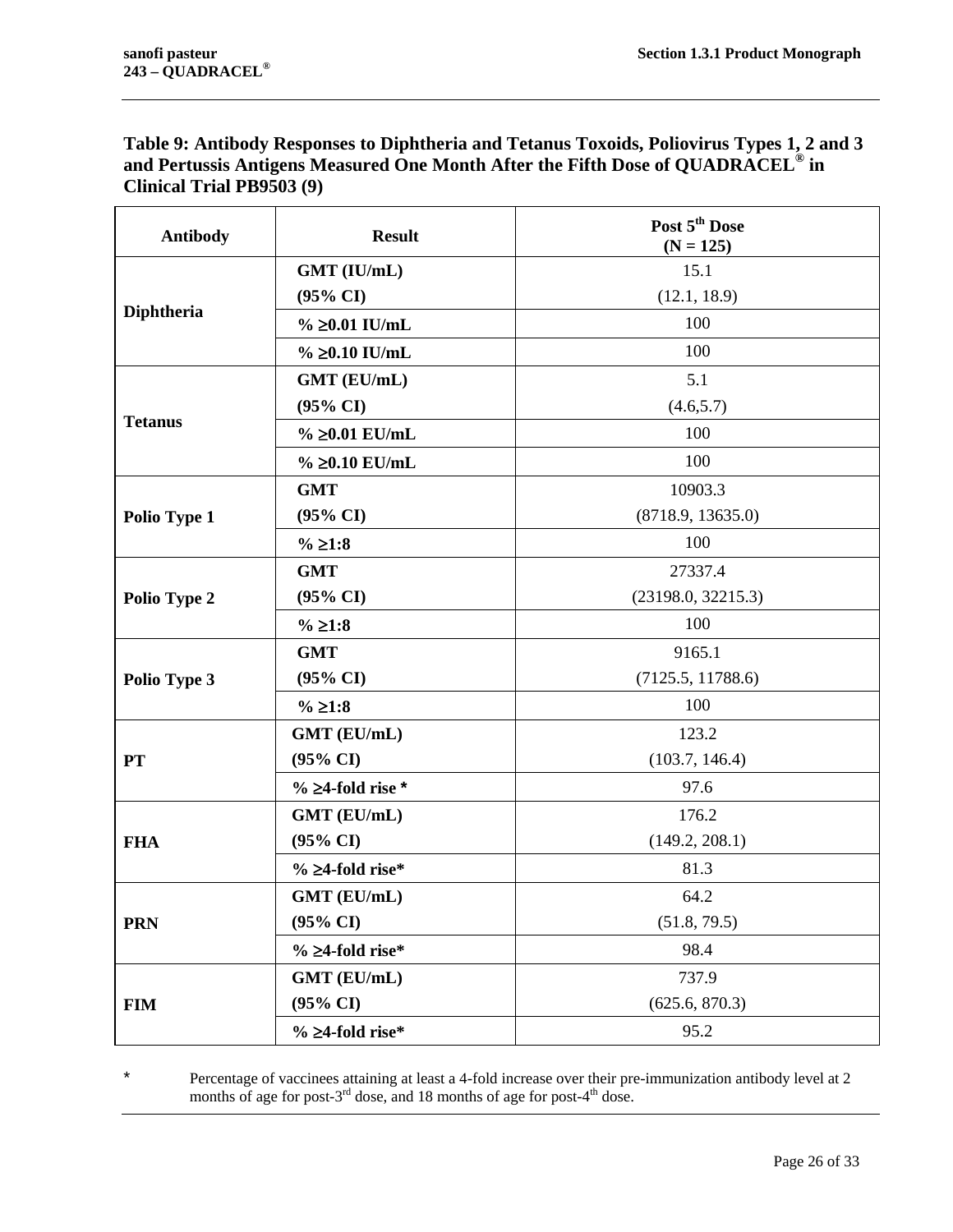# *Safety*

Solicited injection site reactions occurred in 18.5% (redness) to 74.9% (swelling) of QUADRACEL® vaccinees. Severe injection site reactions were observed in up to 16.2% (swelling) of QUADRACEL® vaccinees. (See [Table 10.](#page-26-0)) Solicited systemic reactions occurred in 2.3% (diarrhea) to 23.1% (less active, eating less). Except for fussiness (4.6%) severe systemic reactions were uncommon. (See [Table 10.](#page-26-0))

### <span id="page-26-0"></span>**Table 10: Frequency (%) of Solicited Reactions Observed Within 24 Hours Following a Single Dose of QUADRACEL® Administered at 4 to 6 Years of Age in Clinical Trial PB9503 [\(9\)](#page-27-9)**

| <b>Solicited Reactions</b>       |                   | Post 5 <sup>th</sup> Dose<br>$(N = 130)$ |
|----------------------------------|-------------------|------------------------------------------|
|                                  | Any               | 23.1                                     |
| <b>Less Active</b>               | Severe*           | 0.8                                      |
| <b>Eating Less</b>               | Any               | 23.1                                     |
|                                  | Severe †          | 0.8                                      |
| <b>Diarrhea</b>                  | Any               | 2.3                                      |
|                                  | Severe $\ddagger$ | 0.8                                      |
| <b>Fever</b>                     | Any               | 17.3                                     |
|                                  | $\geq$ 40°C       | $\boldsymbol{0}$                         |
| <b>Fussiness</b>                 | Any               | 20.0                                     |
|                                  | Severe §          | 4.6                                      |
| <b>Injection Site Redness</b>    | Any               | 18.5                                     |
|                                  | $\geq$ 35 mm      | 13.8                                     |
| <b>Injection Site Swelling</b>   | Any               | 18.5                                     |
|                                  | $\geq$ 35 mm      | 16.2                                     |
|                                  | Any               | 74.6                                     |
| <b>Injection Site Tenderness</b> | Severe**          | 0.8                                      |
|                                  | Any               | 4.6                                      |
| <b>Vomiting</b>                  | Severe ††         | 0.8                                      |

\* Sleeping most of the time.

- † Refused most or all feeds.
- ‡ Multiple liquid stools without any solid consistency.
- § Continuously fussy for ≥3 hrs.
- \*\* Baby cries when leg is moved.
- †† Frequent vomiting and inability to have any oral intake.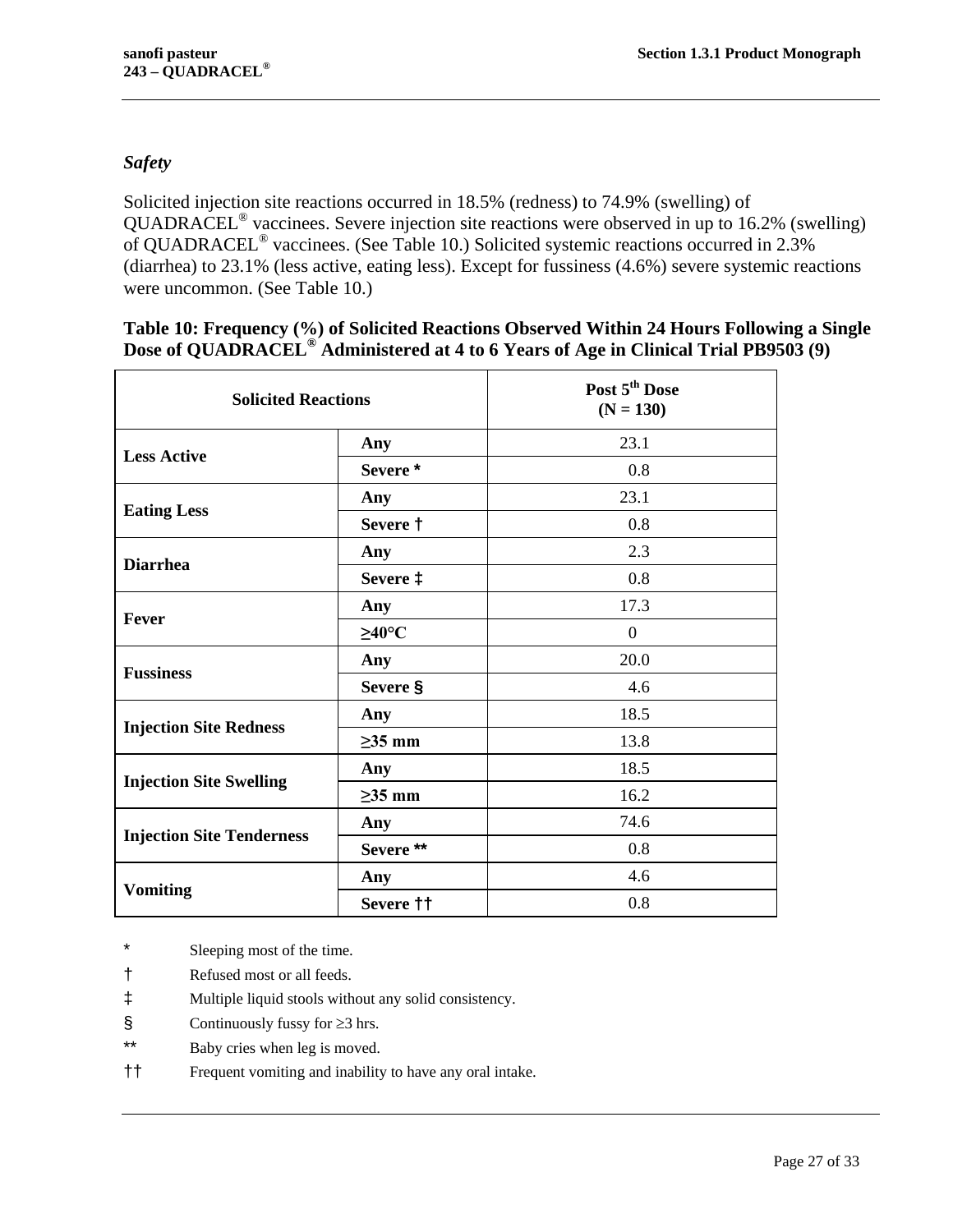### <span id="page-27-0"></span>**REFERENCES**

- <span id="page-27-1"></span>1 National Advisory Committee on Immunization. General guidelines. Vaccine safety and adverse events following immunization. Recommended immunization. Diphtheria toxoid. Pertussis vaccine. Poliomyelitis vaccine. Tetanus toxoid. In: Canadian Immunization Guide, 7th ed. Her Majesty the Queen in Right of Canada, represented by the Minister of Public Works and Government Services Canada; 2006. p. 31,73-4,80,82-4,113,117-8,126-9,166- 78,257-66,277-84,309-16.
- <span id="page-27-2"></span>2 CDC. General recommendations on immunization. Recommendations of the Advisory Committee on Immunization Practices (ACIP). MMWR 2006;55(RR-15):1-48.
- <span id="page-27-3"></span>3 Plotkin SA, Orenstein WA. In: Vaccines. 4th ed. Philadelphia, PA: W.B. Saunders 2004. p. 214,229-68,485,518-19,745-81.
- <span id="page-27-4"></span>4 CDC. Diphtheria, tetanus and pertussis:recommendations for vaccine use and other preventive measures. Recommendations of the Advisory Committee on Immunization Practices (ACIP). MMWR 1991;40(RR-10):1-28.
- <span id="page-27-5"></span>5 Stratton KR, et al. editors. Adverse events associated with childhood vaccines; evidence bearing on causality. National Academy Press, Washington, DC: 1994. p. 67-117.
- <span id="page-27-6"></span>6 Data on file at Sanofi Pasteur Limited. Study PB9502. Report on Infant Series.
- <span id="page-27-7"></span>7 Data on file at Sanofi Pasteur Limited. Study PB9502. Report on Booster Dose (18 - 19 months).
- <span id="page-27-8"></span>8 Mills E, et al. Safety and immunogenicity of a combined five-component pertussis-diphtheriatetanus-inactivated poliomyelitis-Haemophilus b conjugate vaccine administered to infants at two, four and six months of age. Vaccine 1998;16(6):576 85.
- <span id="page-27-9"></span>9 Data on file at Sanofi Pasteur Limited. Study PB9503.
- <span id="page-27-10"></span>10 CDC. Use of diphtheria toxoid-tetanus toxoid-acellular pertussis vaccine as a five-dose series. Supplemental Recommendations of the Advisory Committee on Immunization Practices (ACIP). MMWR 2000;49(RR-13):1-8.
- <span id="page-27-11"></span>11 Skowronski DM, et al. Injection-site reactions to booster doses of acellular pertussis vaccine: Rate, severity and anticipated impact. Pediatrics 2003;112(6):e453-9.
- <span id="page-27-12"></span>12 Halperin B, et al. Use of lidocaine-prilocaine patch to decrease intramuscular injection pain does not adversely affect the antibody response to diphtheria-tetanus-acellular pertussisinactivated poliovirus-Haemophilus influenzae type b conjugate and hepatitis B vaccines in infants from birth to six months of age. Pediatr Infect Dis J 2002;21(5):399 405.
- <span id="page-27-13"></span>13 Halperin S, et al. Simultaneous administration of meningococcal C conjugate vaccine and diphtheria-tetanus-acellular pertussis-inactivated poliovirus-Haemophilus influenzae type b conjugate vaccine in children: a randomized double-blind study. Clin Invest Med 2002;25(6):243-51.
- <span id="page-27-14"></span>14 Storsaeter J, et al. Levels of anti-pertussis antibodies related to protection after household exposure to Bordetella pertussis. Vaccine 1998;16(20):1907-16.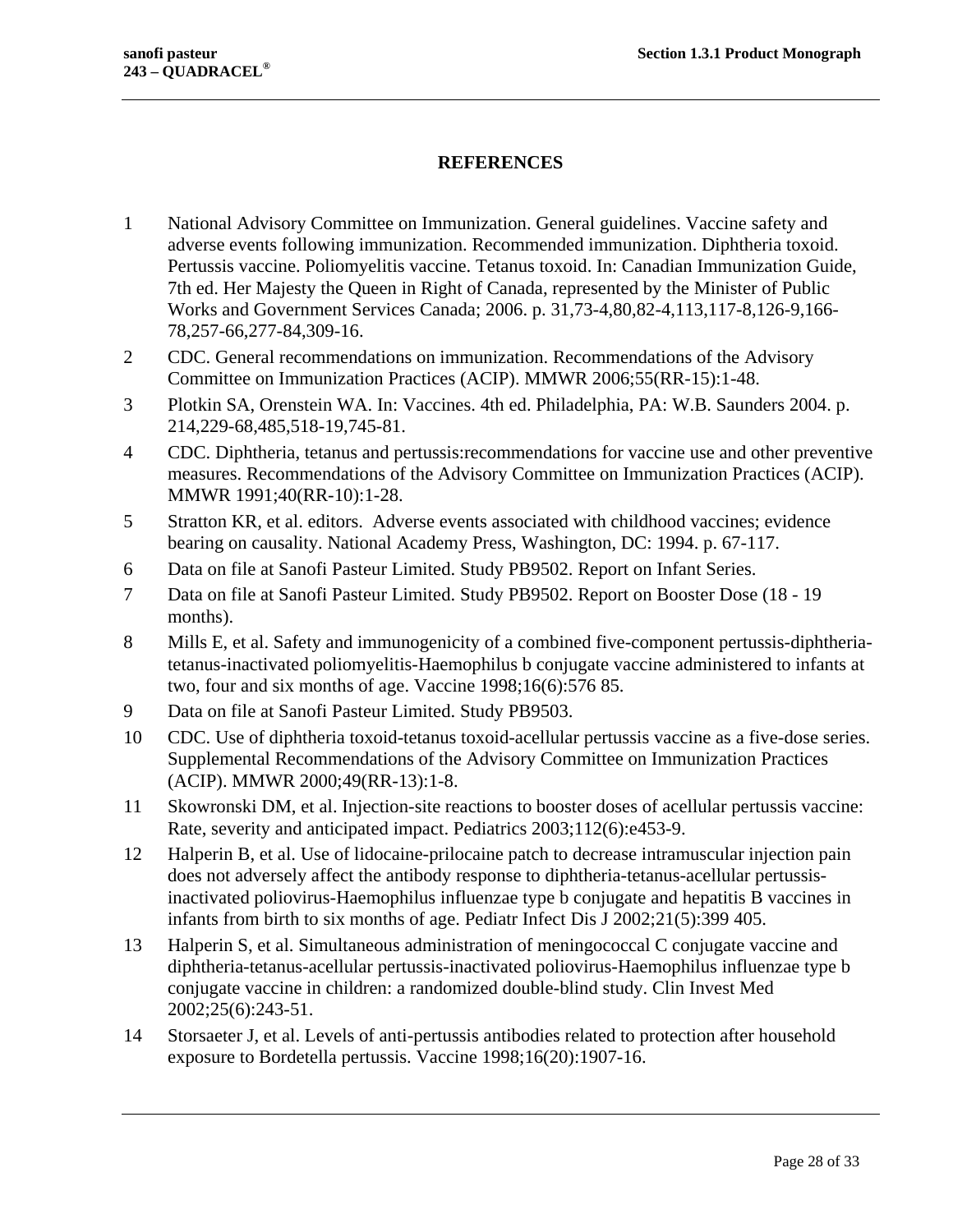- <span id="page-28-0"></span>15 Cherry JD, et al. A search for serologic correlates of immunity to Bordetella pertussis cough illnesses. Vaccine 1998;16:1901-6.
- <span id="page-28-1"></span>16 Deen JL, et al. Household contact study of Bordetella pertussis infections. Clin Infect Dis 1995;21(5)1211-9.
- <span id="page-28-2"></span>17 Preston NW, Stanbridge TN. Efficacy of pertussis vaccines: a brighter horizon. Br Med J 1972;3:448-51.
- <span id="page-28-3"></span>18 Efficacy of whooping-cough vaccines used in the United Kingdom before 1968. Br Med J 1973;1:259-62.
- <span id="page-28-4"></span>19 Ramkissoon A, et al. Subclinical pertussis in incompletely vaccinated and unvaccinated infants. S Afr Med J 1995;85(7):662-7.
- <span id="page-28-5"></span>20 Olin P, et al. Randomised controlled trial of two-component, three-component, and fivecomponent acellular pertussis vaccines compared with whole-cell pertussis vaccine. Lancet 1997;350(9091):1569-77.
- <span id="page-28-6"></span>21 Bettinger JA, et al. The effect of changing from whole-cell to acellular pertussis vaccine on the epidemiology of hospitalized children with pertussis in Canada. Pediatr Infect Dis J 2007;26(1):31-5.
- <span id="page-28-7"></span>22 Kandola K, et al. A comparison of pertussis rates in the Northwest Territories: pre-and postacellular pertussis vaccine introduction in children and adolescents. Can J Infect Dis Med Microbiol. 2005;16:271-4.
- <span id="page-28-8"></span>23 Public Health Agency of Canada. Pertussis in Newfoundland and Labrador: 1991-2004. Can Comm Dis Rep. 2005;31:1-3.
- <span id="page-28-9"></span>24 Skowronski DM, et al. The changing age and seasonal profile of pertussis in Canada. J Infect Dis 2002;185:1448-53.
- <span id="page-28-10"></span>25 Plotkin SA. Immunologic correlates of protection induced by vaccination. Pediatr Infect Dis J 2001;20:63-75.
- <span id="page-28-11"></span>26 Stainer DW. Production of diphtheria toxin. In: Manclark CR, ed. Proceedings of an informal consultation on the World Health Organization requirements for diphtheria, tetanus, pertussis and combined vaccines. United States Public Health Service, Bethesda, MD. DHHS 91-1174. 1991. p. 7-11.
- <span id="page-28-12"></span>27 Mueller JH, et al. Variable factors influencing the production of tetanus toxin. J Bacteriol 1954;67(3):271-7.
- <span id="page-28-13"></span>28 Stainer DW, et al. A simple chemically defined medium for the production of phase I Bordetella pertussis. J Gen Microbiol 1971;63:211-20.
- <span id="page-28-14"></span>29 van Wezel AL, et al. Inactivated poliovirus vaccine: current production methods and new developments. Rev Infect Dis 1984;6 (Suppl 2):S335-40.
- <span id="page-28-15"></span>30 Montagnon BJ et al. Industrial scale production of inactivated poliovirus vaccine prepared by culture of vero cells on microcarrier. Rev Infect Dis 1984;6 (Suppl 2):S341-4.
- <span id="page-28-16"></span>31 Data on file at Sanofi Pasteur Limited. Gustafsson, et al. Efficacy Trial of Acellular Pertussis Vaccines: Technical Report Trial 1. Swedish Institute for Infectious Disease Control. 31 Aug 1995.
- <span id="page-28-17"></span>32 Gustafsson L, et al. A controlled trial of a two-component acellular, a five-component acellular, and a whole-cell pertussis vaccine. N Engl J Med 1996;334:349-55.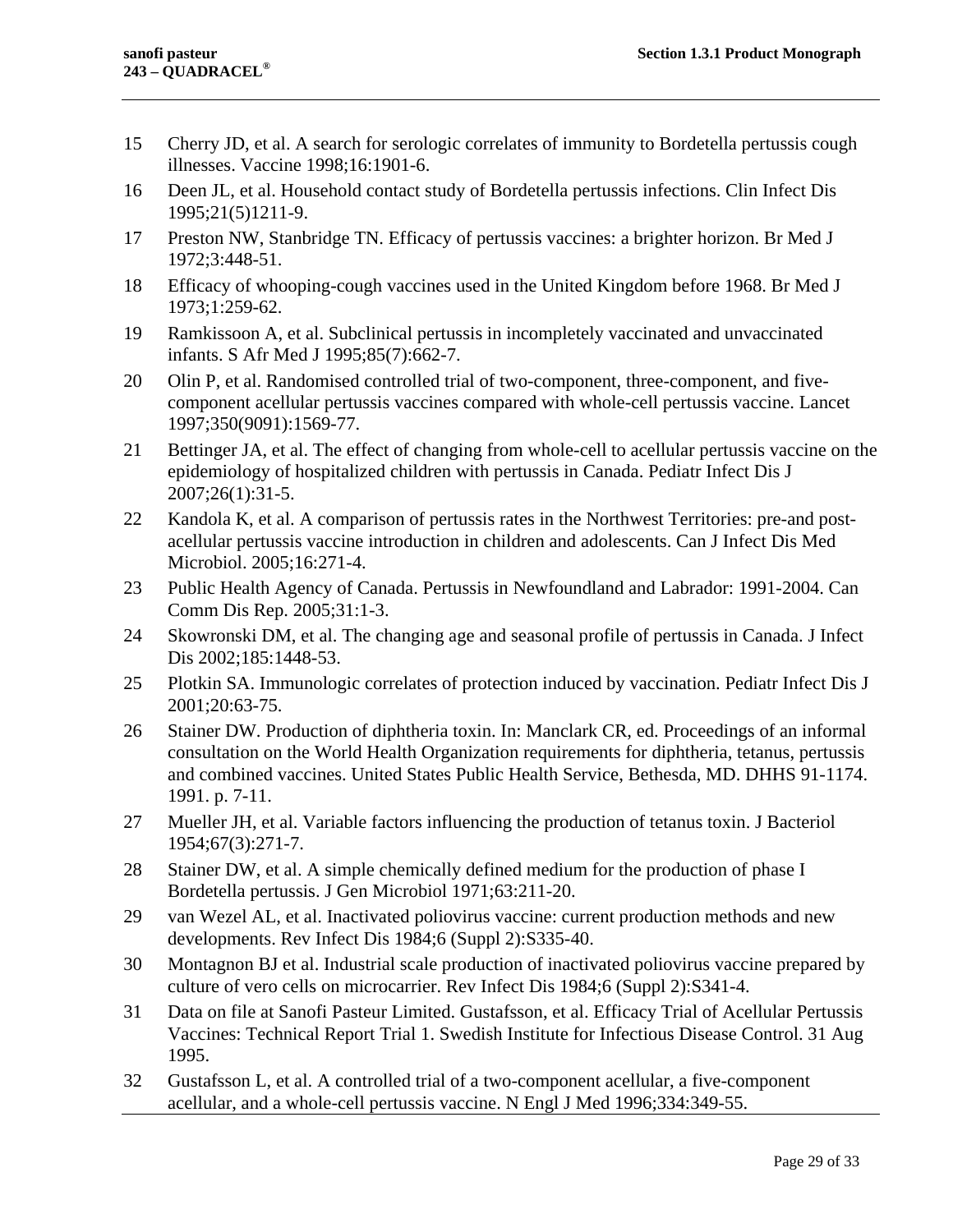<span id="page-29-0"></span>33 Greco D, et al. A controlled trial of two acellular vaccines and one whole-cell vaccine against pertussis. N Engl J Med 1996;334:341-8.

Vaccine Information Service: 1-888-621-1146 or 416-667-2779. Business Hours 8 a.m. to 5 p.m. Eastern Time, Monday to Friday.

Full product monograph available on request or visit us at www.sanofipasteur.ca

Product information as of August 2011.

Manufactured by: **Sanofi Pasteur Limited** Toronto, Ontario, Canada

R11-0811 Canada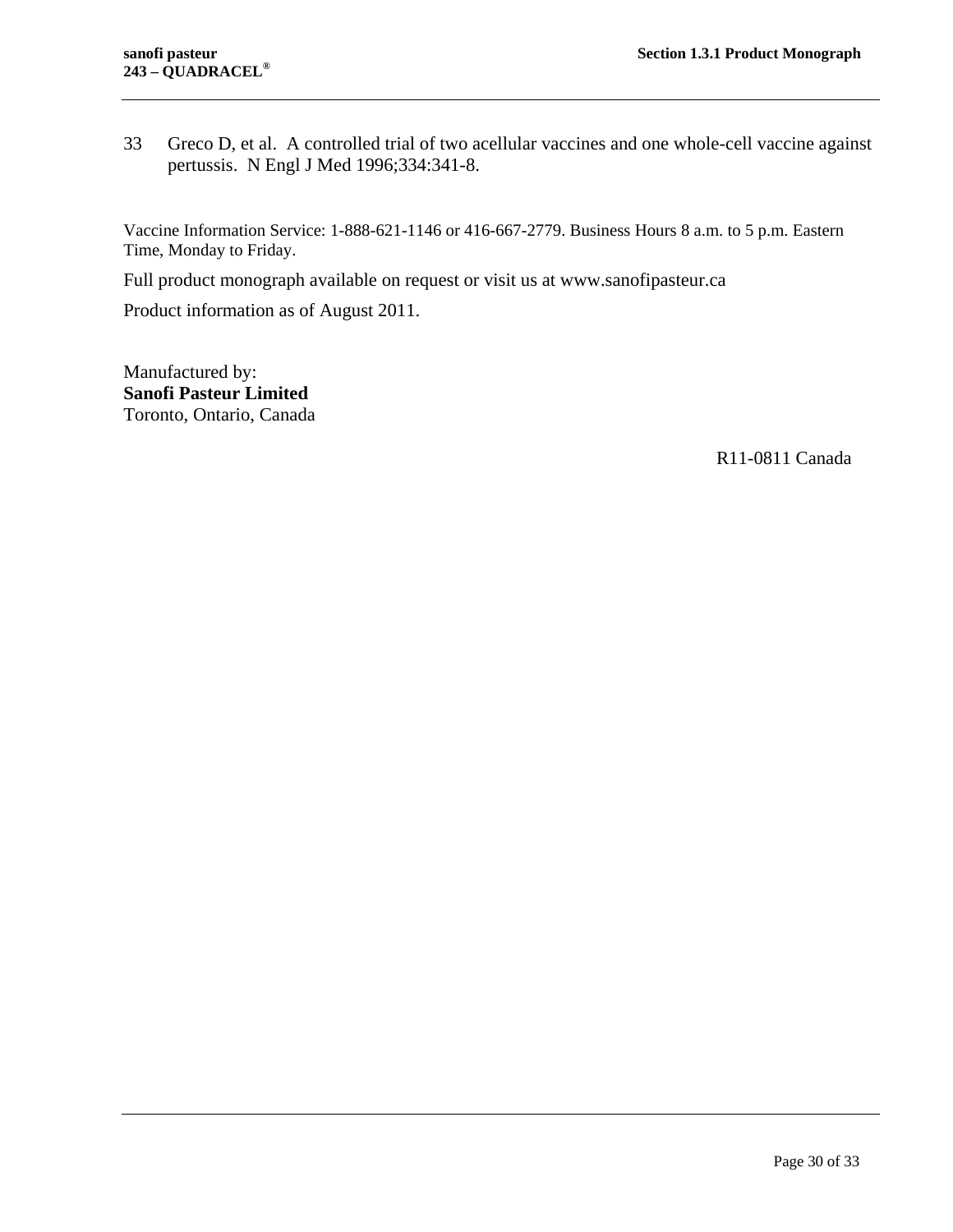#### **IMPORTANT: PLEASE READ**

#### <span id="page-30-0"></span>**PART III: CONSUMER INFORMATION**

#### **QUADRACEL®**

#### **[Diphtheria and Tetanus Toxoids and Acellular Pertussis Vaccine Adsorbed Combined with Inactivated Poliomyelitis Vaccine]**

This leaflet is part III of a three-part "Product Monograph" published when QUADRACEL® was approved for sale in Canada and is designed specifically for Consumers. This leaflet is a summary and will not tell you everything about QUADRACEL®. Contact your doctor, nurse or pharmacist if you have any questions about the vaccine.

#### <span id="page-30-1"></span>**ABOUT THIS VACCINE**

#### **What the vaccine is used for:**

 $QUADRACEL<sup>®</sup>$  is a vaccine that is used to help prevent against diphtheria, tetanus (lock jaw), pertussis (whooping cough) and polio. This vaccine may be given to children aged 2 months or older. It may also be given as a booster to children up to age 7.

The majority of children who are vaccinated with QUADRACEL® will produce enough antibodies to help protect them against these 4 diseases. However, as with all vaccines, 100% protection cannot be guaranteed.

#### **What the vaccine does:**

QUADRACEL® causes the body to produce its own natural protection against diphtheria, tetanus, pertussis (whooping cough) and poliomyelitis. After your child receives the vaccine, the body begins to make substances called antibodies. Antibodies help the body to fight disease. If a vaccinated person comes into contact with one of the germs that cause these diseases, the body is usually ready to destroy it.

#### **When the vaccine should not be used:**

- Do not give QUADRACEL® to a child who has an allergy to any ingredient in the vaccine or has had an allergic reaction after receiving a vaccine that contained similar ingredients.
- Do not give QUADRACEL® to a person who has had a serious nervous system disorder within 7 days after a previous pertussis vaccine. In case of progressive nervous system disorder or uncontrolled epilepsy, vaccination may be considered only after a treatment has been established and the condition is stabilized.

#### **What the medicinal ingredient is:**

Each 0.5 mL dose of QUADRACEL® contains: diphtheria toxoid, tetanus toxoid, acellular pertussis vaccine (pertussis toxoid, filamentous haemagglutinin, pertactin, fimbriae types 2 and 3) and inactivated polio vaccine.

#### **What the important nonmedicinal ingredients are:**

Aluminum phosphate (adjuvant), 2-phenoxyethanol, polysorbate 80. Residual formaldehyde, glutaraldehyde, bovine serum albumin, neomycin, and polymyxin B may be present in trace amounts.

*For a full listing of nonmedicinal ingredients see Part 1 of the product monograph.*

#### **What dosage forms the vaccine comes in:**

QUADRACEL® is a liquid vaccine that is injected into a muscle. A single dose is 0.5 mL.

#### <span id="page-30-2"></span>**WARNINGS AND PRECAUTIONS**

If your child has any of the following conditions, talk to your doctor, nurse or pharmacist BEFORE the child receives QUADRACEL®:

- **A high fever or serious illness.** Wait until the child is better to give the vaccination.
- **An allergy to any component of the vaccine or the container.**
- **A serious nervous system adverse event following a previous pertussis vaccination.**
- **Diseases of the immune system or taking a medical treatment that affects the immune system.** The vaccine may provide your child with a lower level of protection than it does for people with healthy immune systems. If possible, try to postpone the vaccination until after your child has completed the treatment.
- **A bleeding disorder or taking blood-thinning medications.** Tell the person giving the injection about your child's condition. The injection must be done carefully to prevent excessive bleeding.
- **A higher risk of seizure than the general population.** A fever-reducing medication (AW) may be given to your child. **INTERACTIONS WITH THIS VACCINE**

<span id="page-30-3"></span>DO NOT mix QUADRACEL® with other vaccines or medicinal products in the same syringe.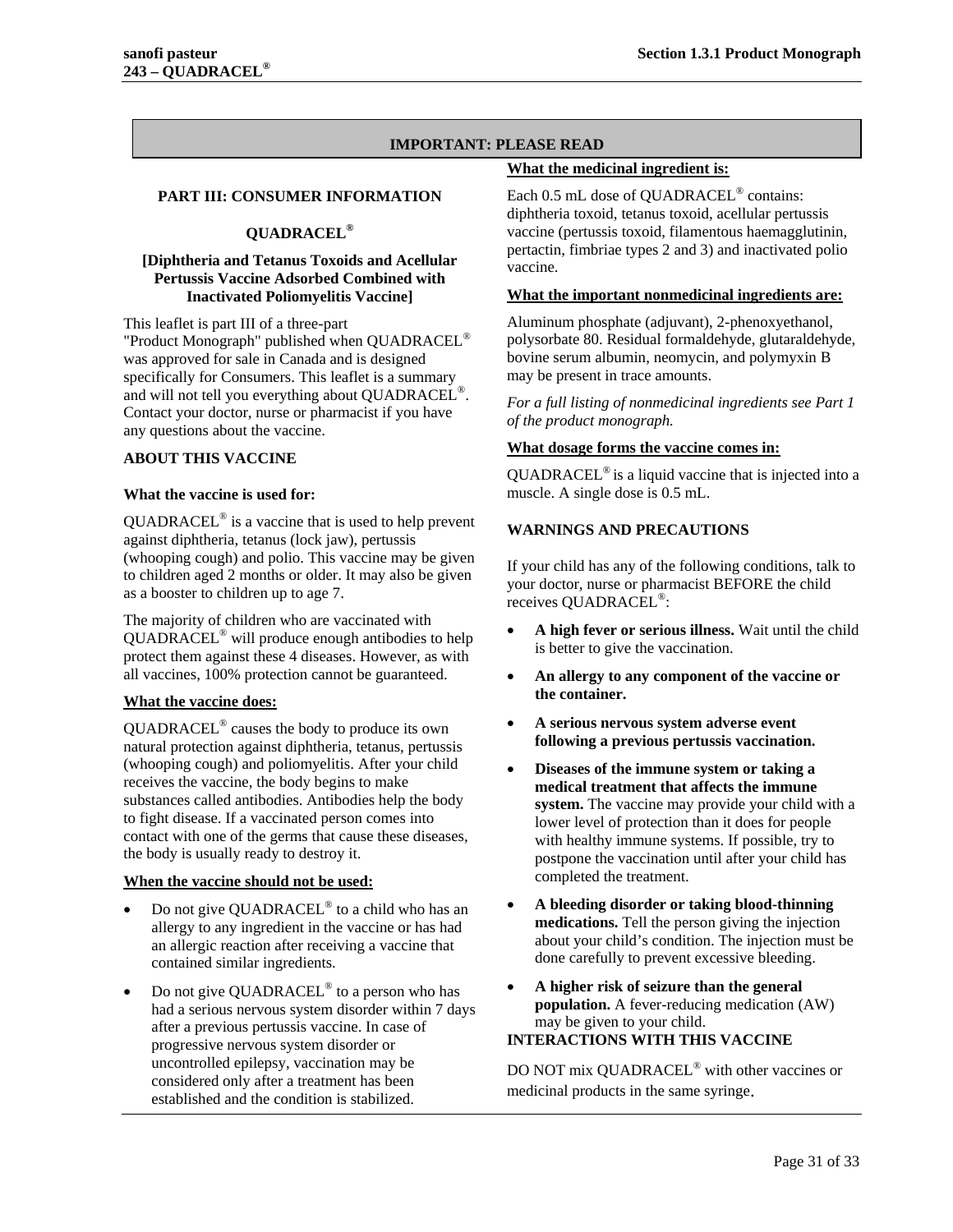QUADRACEL® may be given at the same time but at separate sites with Hepatitis B vaccine, 7-valent pneumococcal conjugate vaccine, MMR and Varicella vaccines.

#### <span id="page-31-0"></span>**PROPER USE OF THIS VACCINE**

#### **Usual Dose:**

A single dose of 0.5 mL is recommended for routine immunization of infants at 2, 4, 6 and 18 months of age and in children up to their  $7<sup>th</sup>$  birthday.

The vaccination should be given in the muscle, preferably in the thigh for children up to 1 year-old. In children >1 year of age, the shoulder is the preferred site since use of the thigh results in limping due to muscle pain.

#### **Overdose:**

In case of drug overdose, contact a health-care practitioner, hospital emergency department or regional Poison Control Centre immediately, even if there are no symptoms.

#### **Missed Dose:**

If immunization is delayed for any reason, the recommended schedule is:

- 3 single doses of 0.5 mL with 2 months between doses
- <span id="page-31-1"></span>a  $4<sup>th</sup>$  dose given 6 to 12 months after the  $3<sup>rd</sup>$  dose

#### **SIDE EFFECTS AND WHAT TO DO ABOUT THEM**

A vaccine, like any medicine, may cause side effects. Up to one third of children who receive QUADRACEL® may have mild side effects such as redness, swelling or tenderness around the injection site. Other common reactions include fever, increased crying, fussiness, being less active and have decreased eating. These side effects are usually mild and last no more than 3 to 4 days. Severe reactions, such as high fever, swelling and redness of the entire arm or leg, or a serious allergic reaction are very rare.

Tell your doctor, nurse or pharmacist as soon as possible if your child is not feeling well after receiving QUADRACEL®.

Serious side effects are extremely rare.

This is not a complete list of side effects. For any unexpected effects while taking QUADRACEL®, contact your doctor, nurse or pharmacist.

#### <span id="page-31-2"></span>**HOW TO STORE THIS VACCINE**

Store the vaccine in a refrigerator at 2° to 8°C (35° to 46°F). **Do not freeze**. Throw the product away if it has been exposed to freezing.

Do not use after the expiration date.

Keep out of reach of children.

#### <span id="page-31-3"></span>**REPORTING SUSPECTED SIDE EFFECTS**

To monitor vaccine safety, the Public Health Agency of Canada collects case reports on adverse events following immunization.

#### **For Health Care Professionals:**

If a patient experiences an adverse event following immunization, please complete the appropriate Adverse Events following Immunization (AEFI) Form and send it to your local Health Unit in **[your](http://www.phac-aspc.gc.ca/im/ci-rp-eng.php)  [province/territory](http://www.phac-aspc.gc.ca/im/ci-rp-eng.php)**.

#### **For the General Public:**

Should your child experience an adverse event following immunization, please ask your doctor, nurse, or pharmacist to complete the Adverse Events following Immunization (AEFI) Form.

If you have any questions or have difficulties contacting your local health unit, please contact Vaccine Safety Section at Public Health Agency of Canada:

By toll-free telephone: (1-866-844-0018)

By toll-free fax: (1-866-844-5931)

Email: caefi@phac-aspc.gc.ca

Web: [http://www.phac-aspc.gc.ca/im/vs-sv/index](http://www.phac-aspc.gc.ca/im/vs-sv/index-eng.php__)[eng.php](http://www.phac-aspc.gc.ca/im/vs-sv/index-eng.php__)

Mail:

The Public Health Agency of Canada Vaccine Safety Section 130 Colonnade Road Ottawa, Ontario K1A 0K9 A/L 6502A

**NOTE: Should you require information related to the management of the side effect, please contact your health care provider before notifying the Public Health Agency of Canada. The Public Health Agency of Canada does not provide medical advice.**